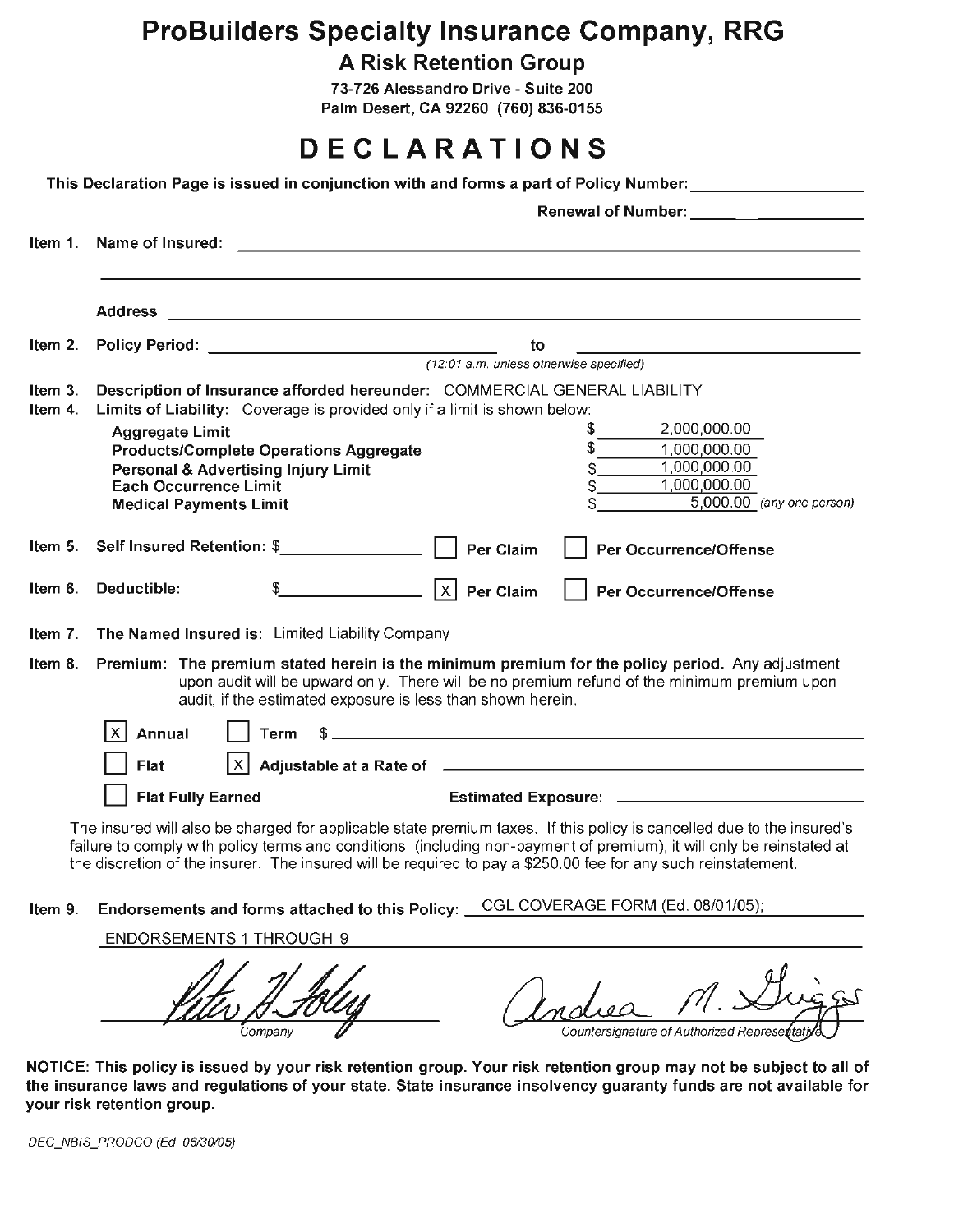ENDT. NO.

#### R1010  $(E.D. 07/01/05)$

 $\mathbf{1}$ 

### DAMAGE TO PREMISES RENTED TO YOU SUB-LIMIT ENDORSEMENT

IT IS AGREED THAT ITEM FOUR IN THE DECLARATIONS PAGE OF THIS POLICY, TITLED "LIMIT" OF LIABILITY. IS AMENDED TO INCLUDE A SUB-LIMIT AS LISTED BELOW FOR COVERAGE PROVIDED BY "DAMAGE TO PREMISES RENTED TO YOU," AND THIS SUB-LIMIT IS SUBJECT TO ITEM 6 IN SECTION III - LIMITS OF LIABILITY IN THE POLICY.

**DECLARATIONS** 

ITEM 4. LIMITS OF LIABILITY: COVERAGE IS PROVIDED ONLY IF A LIMIT IS SHOWN BELOV

DAMAGE TO PREMISES RENTED TO YOU SUB-LIMIT

 $$50,000$ 

#### SECTION III - LIMITS OF LIABILITY

- 1. THE LIMITS OF INSURANCE SHOWN ABOVE AND THE RULES BELOW FIX THE MOST WE WILL PAY REGARDLESS OF THE NUMBER OF:
	- A. INSUREDS:
	- B. CLAIMS MADE OR SUITS BROUGHT; OR
	- C. PERSONS OR ORGANIZATIONS MAKING CLAIMS OR BRINGING SUITS.
- 2. THE GENERAL AGGREGATE LIMIT IS THE MOST WE WILL PAY FOR THE SUM OF:
	- A. MEDICAL EXPENSES UNDER COVERAGE C;
	- B. DAMAGES UNDER COVERAGE A, EXCEPT DAMAGES BECAUSE OF BODILY INJURY OR PROPERTY DAMAGE INCLUDED IN THE PRODUCTS-COMPLETED OPERATIONS HAZARD: AND
	- C. DAMAGES UNDER COVERAGE B.
- 3. THE PRODUCTS-COMPLETED OPERATIONS AGGREGATE LIMIT IS THE MOST WE WILL PAY UNDER COVERAGE A FOR DAMAGES BECAUSE OF BODILY INJURY AND **PROPERTY DAMAGE INCLUDED IN THE PRODUCTS-COMLPETED OPERATIONS** HAZARD.

|  | ALL OTHER TERMS AND CONDITIONS OF THIS POLICY REMAIN UNCHANGED |
|--|----------------------------------------------------------------|
|  |                                                                |

| Policy Number | Insured                                                                                  |                                                                 | Effective |
|---------------|------------------------------------------------------------------------------------------|-----------------------------------------------------------------|-----------|
|               | ProBuilders Specialty Insurance Company, RRG<br>A Risk Retention Group<br>Keter H. Foles | Countersignature of Authorized Representative<br>Vendrea M. Dr. |           |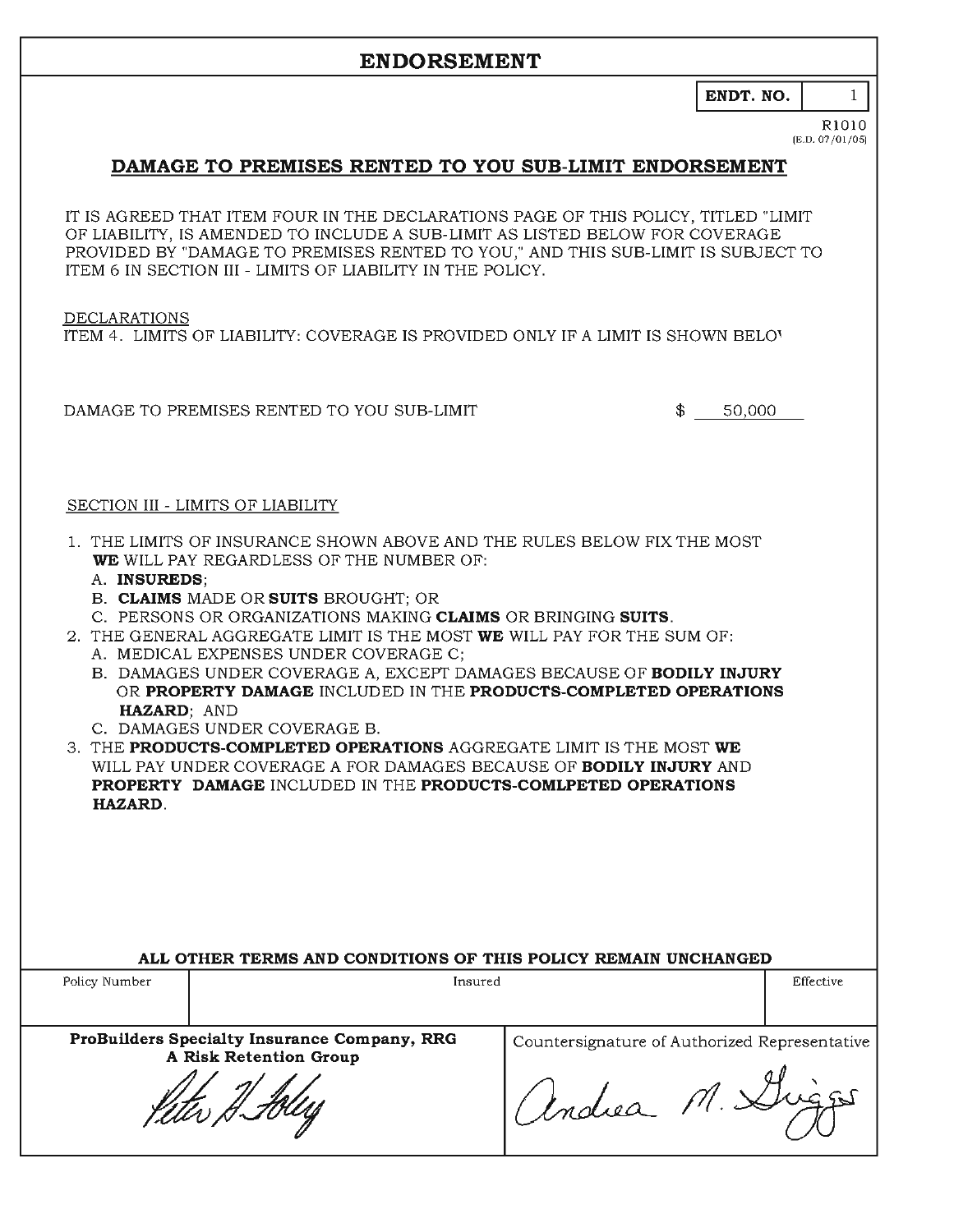ENDT. NO.

R1010  $(E.D. 07/01/05)$ 

 $\mathbf{1}$ 

- 4. SUBJECT TO 2. ABOVE. THE PERSONAL AND ADVERTISTING INJURY LIMIT IS THE MOST WE WILL PAY UNDER COVERAGE B FOR THE SUM OF ALL DAMAGES BECAUSE OF ALL PERSONAL INJURY AND ALL ADVERTISING INJURY SUSTAINED BY ANY ONE PERSON OR ORGANIZATION.
- 5. SUBJECT TO 2. OR 3. ABOVE, WHICHEVER APPLIES, THE EACH **OCCURRENCE** LIMIT IS THE MOST WE WILL PAY FOR THE SUM OF:
	- A. DAMAGES UNDER COVERAGE A:
	- B. MEDICAL EXPENSES UNDER COVERAGE C BECAUSE OF ALL BODILY INJURY AND **PROPERTY DAMAGE ARISING OUT OF ANY ONE OCCURRENCE.**
- 6. SUBJECT TO 5. ABOVE, THE MEDICAL PAYMENTS LIMIT IS THE MOST WE WILL PAY UNDER COVERAGE B FOR ALL MEDICAL EXPENSES BECAUSE OF **BODILY INJURY** SUSTAINED BY ONE PERSON.
- 7. FOR PURPOSES OF PARAGRAPH 5., ABOVE, ALL BODILY INJURY AND PROPERTY DAMAGE CAUSED OR ALLEGED TO HAVE BEEN CAUSED BY YOUR WORK OR YOUR PRODUCT WHICH ARE INCORPORATED INTO A PROJECT OF CONSTRUCTION. INCLUDING A DEVELOPMENT OF MULTIPLE DISTRINCT UNITS, SHALL BE DEEMED TO HAVE BEEN CAUSED BY A SINGLE **OCCURRENCE.**
- 8. IF A SINGLE OCCURRENCE AS DEFINED IN THE POLICY OR AS MODIFIED FOR PURPOSES OF THE APPLICATION OF THIS SECTION IN PARAGRAPH 7., ABOVE CAUSES BODILY INJURY OR **PROPERTY DAMAGE IN MORE THAN ONE POLICY PERIOD. WE SHALL ONLY BE LIABLE FOR A** PRO-RATA SHARE OF THE HIGHEST PER OCCURRENCE LIMIT PURCHASED BY AN **INSURED** FOR ANY SINGLE POLICY YEAR, EVEN IF PURCHASED FROM ANOTHER INSURER. IN CALCULATING OUR PRO RATA SHARE, ONLY ONE POLICY ISSUED BY US MAY BE UTILIZED.

IF THE POLICY PERIOD IS EXTENDED AFTER ISSUANCE FOR AN ADDITIONAL PERIOD OF LESS THAN 12 MONTHS THE ADDITIONAL PERIOD WILL BE DEEMD PART OF THE LAST PRECEDING PERIOD FOR PURPOSES OF DETERMINING THE LIMITS OF INSURANCE AS SHOWN IN THE DECLARATIONS.

| ALL OTHER TERMS AND CONDITIONS OF THIS POLICY REMAIN UNCHANGED |                                                                        |                                               |           |  |  |  |  |
|----------------------------------------------------------------|------------------------------------------------------------------------|-----------------------------------------------|-----------|--|--|--|--|
| Policy Number                                                  | Insured                                                                |                                               | Effective |  |  |  |  |
|                                                                |                                                                        |                                               |           |  |  |  |  |
|                                                                | ProBuilders Specialty Insurance Company, RRG<br>A Risk Retention Group | Countersignature of Authorized Representative |           |  |  |  |  |
|                                                                |                                                                        | Indiea M. XIV                                 |           |  |  |  |  |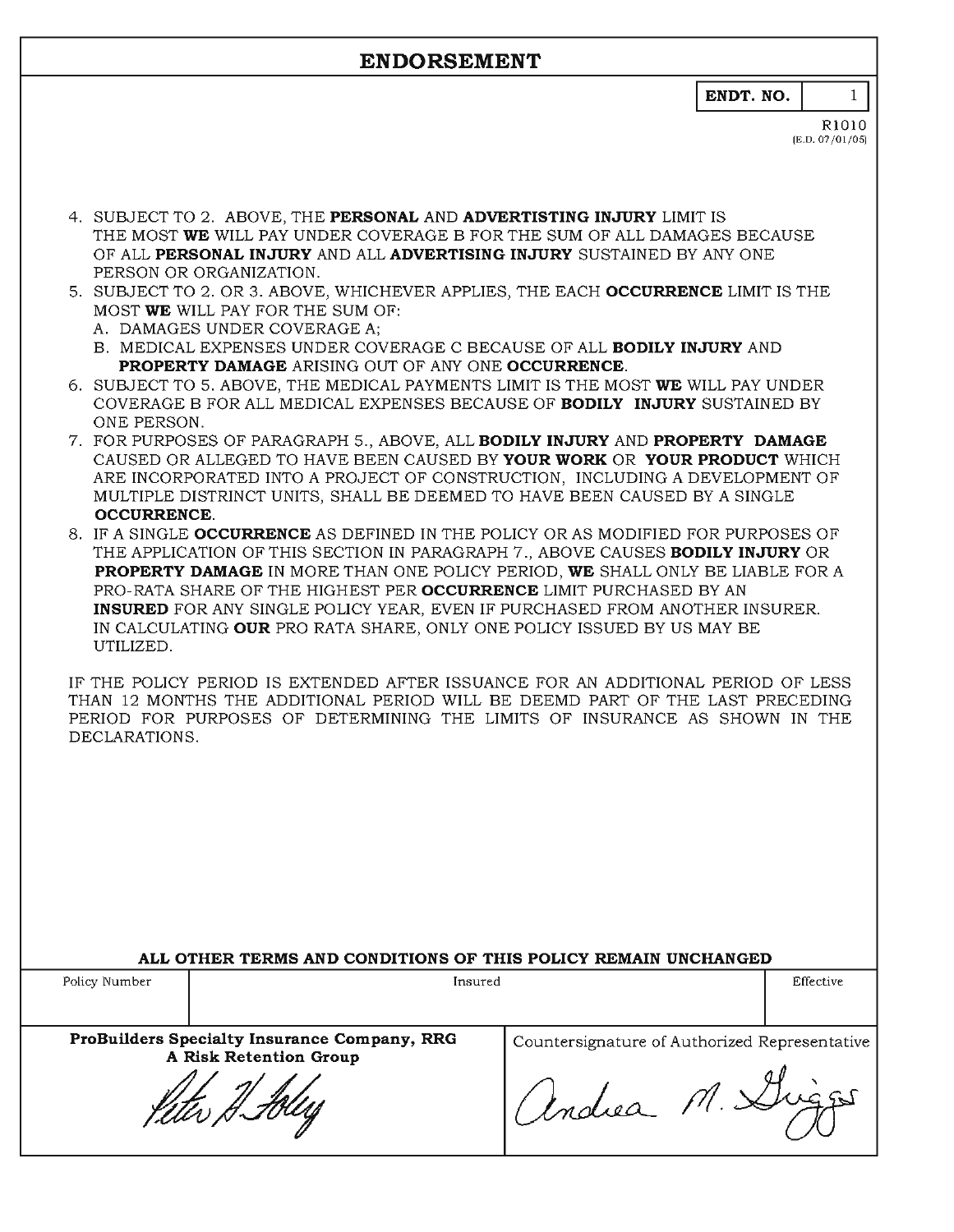| ı |  |
|---|--|
|---|--|

R0200  $(E.D. 01/01/05)$ 

2

### **CLAIMS REPORTING**

IN THE EVENT OF ANY OCCURRENCE THAT MAY RESULT IN A CLAIM AGAINST THIS POLICY, THE INSURED SHOULD IMMEDIATELY REPORT SUCH OCCURRENCE TO:

> CLAIMS ADJUSTING SERVICES, INC.<br>73-726 ALESSANDRO DRIVE **SUITE 200** PALM DESERT, CALIFORNIA 92260 PHONE: (760) 836-0155 FAX: (760) 836-0166

|  |  |  |  |  |  |  |  | ALL OTHER TERMS AND CONDITIONS OF THIS POLICY REMAIN UNCHANGED |  |
|--|--|--|--|--|--|--|--|----------------------------------------------------------------|--|
|--|--|--|--|--|--|--|--|----------------------------------------------------------------|--|

| Policy Number<br>Insured                                               |                                               | Effective |
|------------------------------------------------------------------------|-----------------------------------------------|-----------|
| ProBuilders Specialty Insurance Company, RRG<br>A Risk Retention Group | Countersignature of Authorized Representative |           |
| reter H. foles                                                         | Vindrea M. Dug                                |           |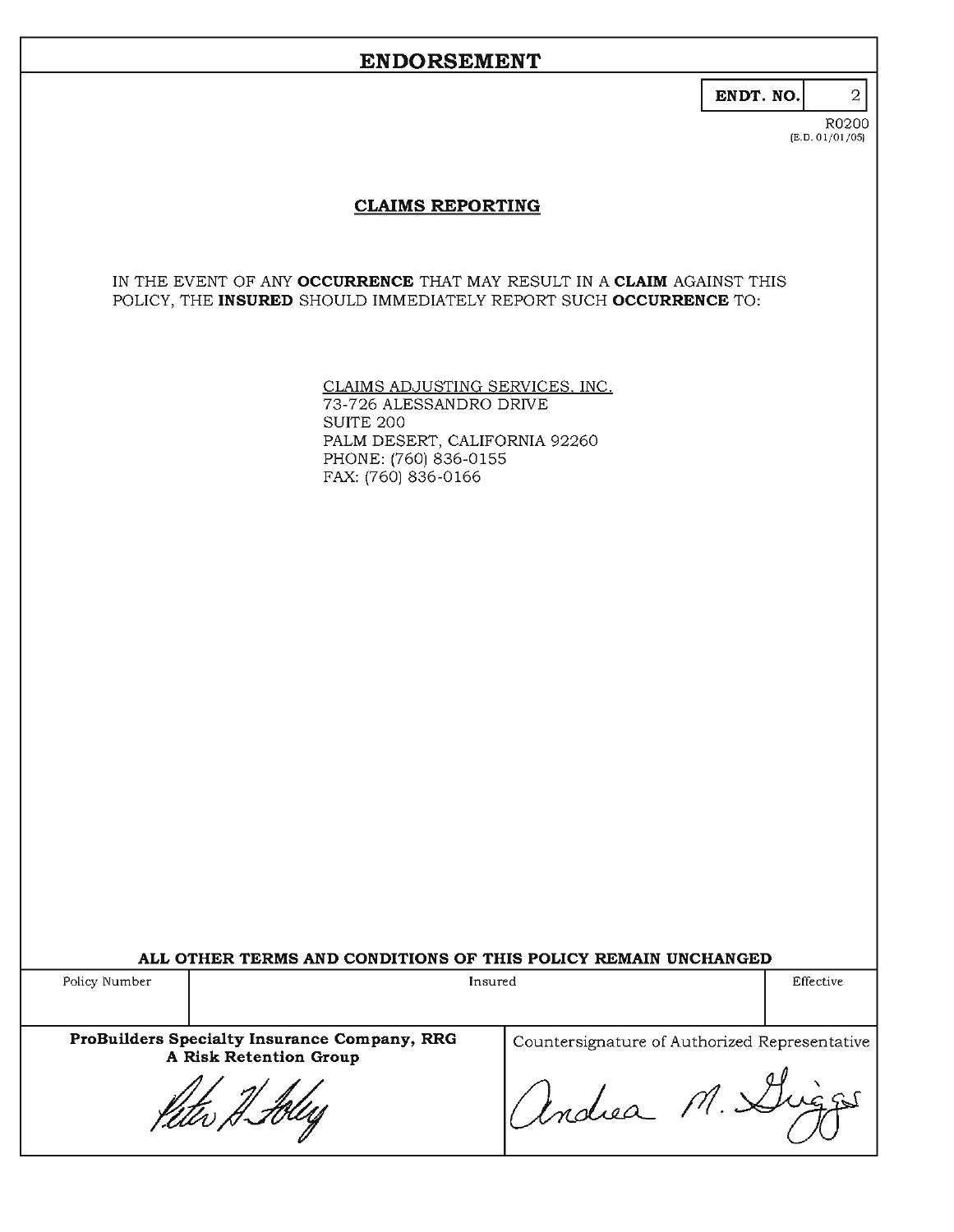ENDT. NO.

 $R<sub>0401</sub>$ (E.D. 01/01/05)

3

#### PER CLAIM DEDUCTIBLE

SHALL BE DEDUCTED FROM EACH AND EVERY CLAIM UNDER IT IS AGREED THAT \$ THIS POLICY. IRRESPECTIVE OF THE NUMBER OF CLAIMS WHICH MAY BE JOINED IN ANY ONE SUIT. ARBITRATION, MEDIATION, OR ANY OTHER FORM OF LEGAL PROCEEDING. SUCH COVERAGE AS IS AFFORDED UNDER THIS POLICY APPLIES SUBJECT TO THE FOLLOWING CONDITIONS:

- $1.$ THE DEDUCTIBLE(S) SHALL APPLY TO THE NAMED INSURED FOR ALL COSTS INCURRED BY US ON BEHALF OF ANY INSURED FOR ADJUSTING, LEGAL AND RELATED EXPENSES AS WELL AS ANY PAYMENTS MADE BY US TOWARD THE SETTLEMENT OF EACH AND EVERY CLAIM.
- $\mathbf{2}$ . ALL OF THE OTHER TERMS AND PROVISIONS OF THIS POLICY, INCLUDING THOSE WITH RESPECT TO AN INSURED'S OBLIGATIONS UPON AN OCCURRENCE OR CLAIM AND OUR RIGHT TO INVESTIGATE, DEFEND, NEGOTIATE AND/OR SETTLE ANY CLAIM OR SUIT, APPLY IRRESPECTIVE OF THE APPLICATION OF THE DEDUCTIBLE(S).
- $3.$ THE NAMED INSURED SHALL CONTRIBUTE THE AMOUNT OF THE DEDUCTIBLE(S) WITHIN TEN (10) DAYS FROM THE DATE OF REOUEST BY US OR OUR REPRESENTATIVE. THE REOUEST FOR PAYMENT OF THE DEDUCTIBLE(S) HEREIN SET FORTH SHALL BE SENT TO THE NAMED INSURED BY ORDINARY MAIL ADDRESSED TO THE FIRST NAMED INSURED AT THE ADDRESS LISTED IN THE POLICY. THE TEN (10) DAYS SHALL BEGIN TO APPLY FROM THE POSTMARK OF THE LETTER BEARING SUCH REQUEST. FAILURE OF THE NAMED INSURED TO PAY THE AMOUNT OF THE DEDUCTIBLE(S) WITHIN TEN (10) DAYS AS HEREIN SET FORTH SHALL VOID THE POLICY WITH RESPECT TO THE CLAIM(S) INVOLVED.
- $4.$ WE SHALL HAVE THE RIGHT TO MAKE PARTIAL DEDUCTIBLE RECOVERIES FROM THE NAMED INSURED WHEN PARTIAL SETTLEMENTS AND/OR EXPENSE BELOW THE FULL AMOUNT OF THE DEDUCTIBLE(S) ARE INCURRED BY US.
- AS RESPECTS COVERAGES A, B AND C OF THIS POLICY, THE DEDUCTIBLE APPLIES EQUALLY TO 5. ALL DAMAGES SUSTAINED BY ANY ONE PERSON OR ORGANIZATION AS A RESULT OF ANY ONE CLAIM.
- 6. FAILURE OR DELAY BY US IN SEEKING REIMBURSEMENT OF THE DEDUCTIBLE(S) SHALL NOT BE CONSIDERED A WAIVER BY US. WE MAY DEDUCT FROM ANY PAYMENT ON JUDGEMENT OR SETTLEMENT THE AMOUNT OF ANY DEDUCTIBLE(S) NOT REIMBURSED AS OF THE DATE SUCH PAYMENT IS DUE.
- $7.$ IF THIS POLICY IS ENDORSED TO PROVIDE COVERAGE C THEN ANYWHERE THE TERM OCCURRENCE APPEARS IN THE BODY OF THIS ENDORSEMENT SHALL BE AMENDED TO READ "OCCURRENCE OR OFFENSE." FURTHERMORE, ITEM 5 ABOVE SHALL BE AMENDED TO INCLUDE COVERAGE C.

|                                                             | Effective |
|-------------------------------------------------------------|-----------|
|                                                             |           |
| Countersignature of Authorized Representative<br>Indiea M.X |           |
|                                                             |           |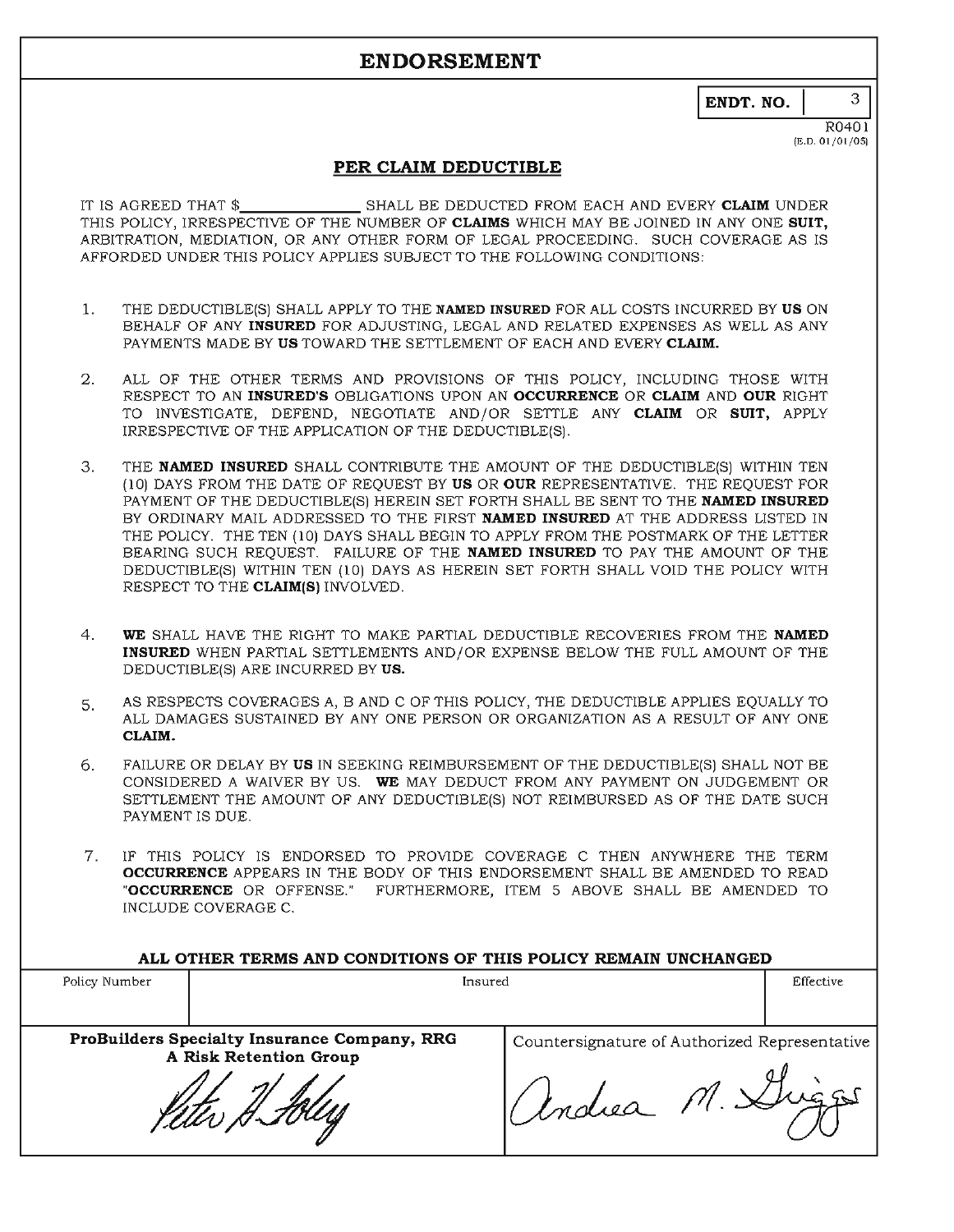ENDT. NO.

#### R0600  $(E.D. 01/01/05)$

 $\overline{5}$ 

#### MINIMUM EARNED PREMIUM

IT IS AGREED THAT TWENTY-FIVE PERCENT (25%) OF THE ANNUAL PREMIUM IS FULLY EARNED AS OF THE INCEPTION DATE OF THE POLICY.

| Policy Number | Insured                                                                                  |                                                             | Effective |
|---------------|------------------------------------------------------------------------------------------|-------------------------------------------------------------|-----------|
|               | ProBuilders Specialty Insurance Company, RRG<br>A Risk Retention Group<br>rever H. Holey | Countersignature of Authorized Representative<br>Modrea M.X |           |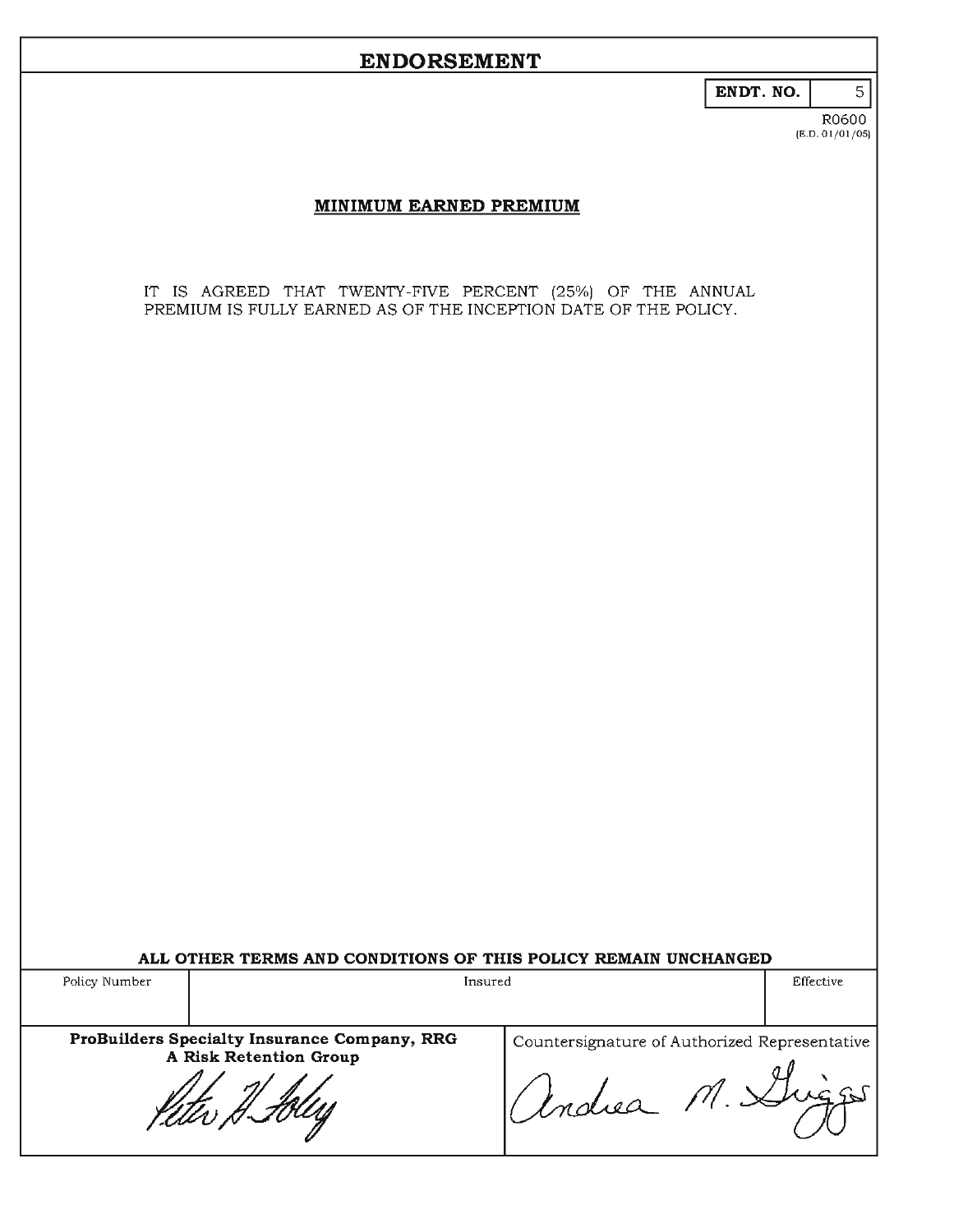ENDT. NO.

6.

### **ADDITIONAL INSURED**

IT IS AGREED THAT COVERAGE IS PROVIDED TO THE ADDITIONAL INSURED(S) AS FOLLOWS:

- SECTION II OF THE POLICY (WHO IS AN INSURED) IS AMENDED TO INCLUDE ANY  $1.$ PERSON OR ORGANIZATION THAT THE NAMED INSURED HAS AGREED IN AN INSURED **CONTRACT** TO NAME AS AN ADDITIONAL INSURED PROVIDED THE BODILY INJURY OR PROPERTY DAMAGE OCCURS SUBSEQUENT TO THE EXECUTION OF THE INSURED CONTRACT AND THE BODILY INJURY OR PROPERTY DAMAGE ARISES FROM YOUR **WORK** PERFORMED DURING THE POLICY TERM.
- THE APPLICABLE LIMIT OF THE COMPANY'S LIABILITY SHALL NOT BE INCREASED BY  $2<sub>1</sub>$ THE INCLUSION OF ANY NUMBER OF ADDITIONAL INSUREDS.
- OTHER THAN AS EXPRESSLY MODIFIED HEREIN, COVERAGE FOR THE ADDITIONAL  $3<sub>1</sub>$ INSURED IS GOVERNED BY THE TERMS AND CONDITIONS OF THIS POLICY, INCLUDING THE INSURING AGREEMENTS.
- THE COVERAGE PROVIDED FOR THE ADDITIONAL INSURED IS ONLY TO THE EXTENT  $\overline{4}$ THE ADDITIONAL INSURED IS HELD LIABLE FOR THE NEGLIGENCE OR STRICT LIABILITY OF THE NAMED INSURED. NO COVERAGE IS PROVIDED FOR LIABILITY BASED UPON THE ACTS, ERRORS OR OMISSIONS OF THE ADDITIONAL INSURED.
- NO COVERAGE IS PROVIDED TO AN ADDITIONAL INSURED FOR DAMAGES BECAUSE OF 5. **BODILY INJURY** TO AN EMPLOYEE OF THE NAMED INSURED, WHETHER SUIT IS BROUGHT OR CLAIM IS MADE BY THE EMPLOYEE OR THE PARENT, SPOUSE, CHILD OR SIBLING OF SUCH EMPLOYEE, OR ANY ENTITY SEEKING DAMAGES BECAUSE OF INJURY TO SUCH EMPLOYEE.

|               | ALL OTHER TERMS AND CONDITIONS OF THIS POLICY REMAIN UNCHANGED         |                                                                             |           |
|---------------|------------------------------------------------------------------------|-----------------------------------------------------------------------------|-----------|
| Policy Number |                                                                        | Insured                                                                     | Effective |
|               | ProBuilders Specialty Insurance Company, RRG<br>A Risk Retention Group | Countersignature of Authorized Representative<br>$1/1.$ $\geq$<br>11 indiea |           |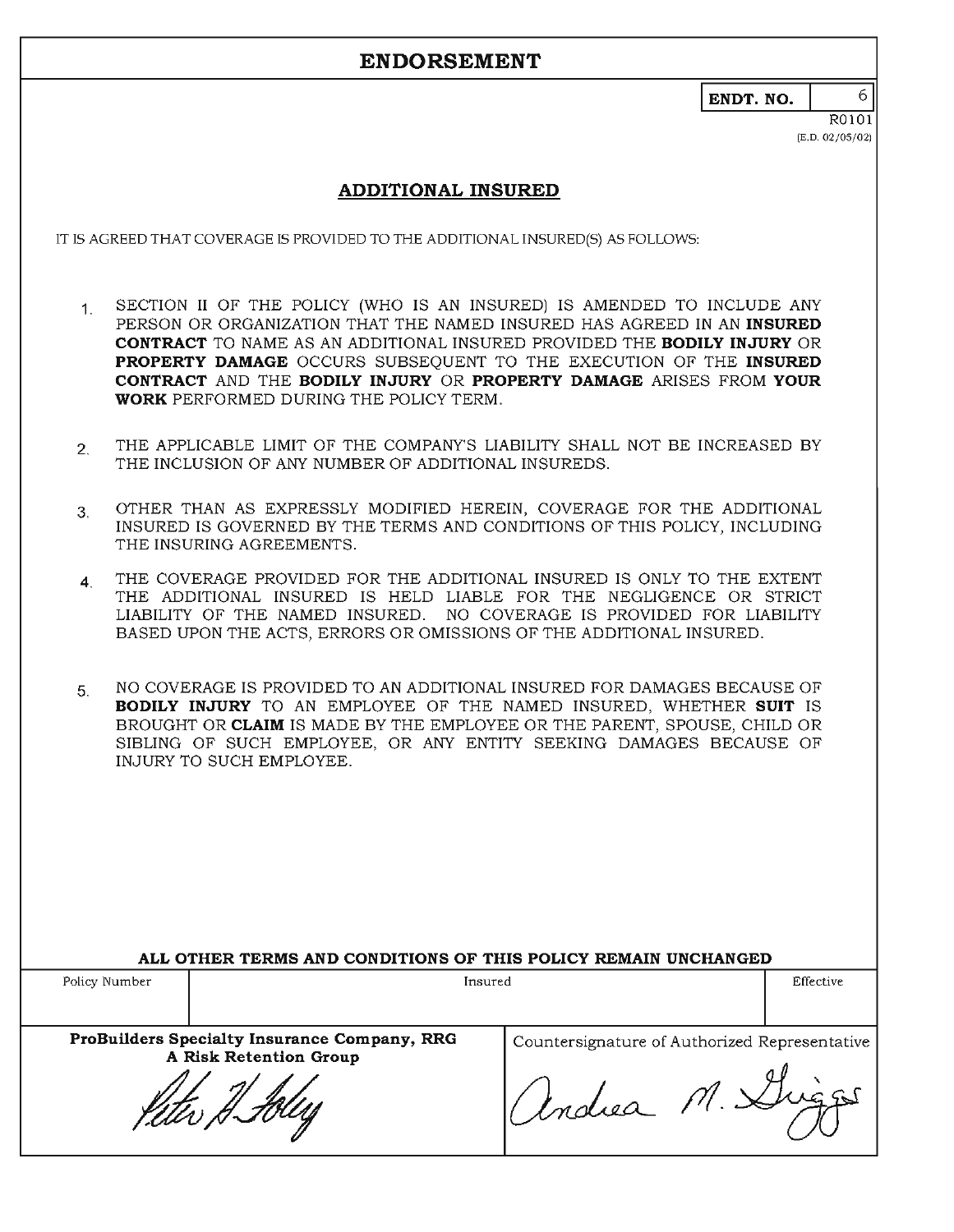ENDT. NO.

 $\overline{R0201}$  $(E.D. 01/01/05)$ 

 $\overline{7}$ 

### **SUNSET CLAUSE**

THIS INSURANCE DOES NOT APPLY TO CLAIMS MADE OR SUITS BROUGHT AGAINST ANY INSURED THAT ARE REPORTED TO US MORE THAN TWO (2) YEARS AFTER THE POLICY EXPIRATION DATE OR CANCELLATION DATE, WHICHEVER IS THE EARLIER DATE, REGARDLESS OF WHETHER ANY INSURED HAS COVERAGE WITH US OR ANY OTHER INSURER PROVIDING COVERAGE FOR SUCH CLAIMS OR SUITS.

THE PROVISIONS OF THIS ENDORSEMENT SHALL NOT EXTEND ANY OTHER TIME LIMITATION SET FORTH IN THE POLICY TO NOTIFY US OF A CLAIM OR SUIT.

THIS ENDORSEMENT APPLIES WITHOUT REGARD TO WHETHER WE ISSUE A RENEWAL POLICY OR ANY OTHER POLICY WITH AN EXPIRATION DATE AFTER THE EXPIRATION DATE OF THIS POLICY.

ALL OTHER TERMS AND CONDITIONS OF THIS POLICY REMAIN UNCHANGED

Policy Number Insured Effective ProBuilders Specialty Insurance Company, RRG Countersignature of Authorized Representative A Risk Retention Group andrea M. L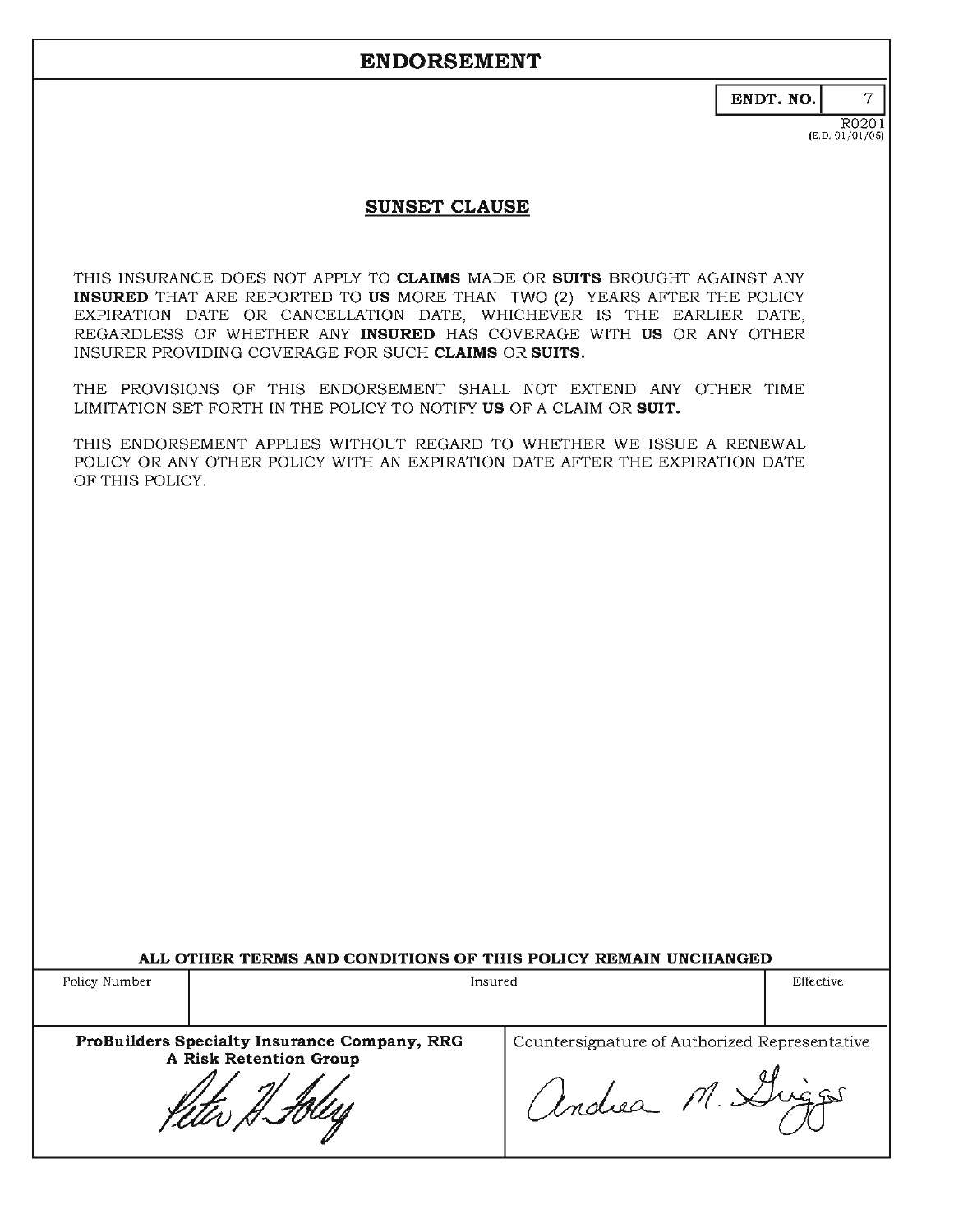ENDT. NO.

8

### **WAIVER OF SUBROGATION**

IT IS AGREED WAIVER OF SUBROGATION IS ADDED TO THIS POLICY REGARDING ANY ADDITIONAL INSURED.

WE WAIVE ANY RIGHT OF RECOVERY WE MAY HAVE AGAINST THE PERSON OR ORGANIZATION SHOWN IN ENDORSEMENT NUMBER ( 6 ), THE ADDITIONAL INSURED ENDORSEMENT, BECAUSE OF PAYMENTS WE MAKE FOR INJURY OR DAMAGE ARISING OUT OF "YOUR WORK" DONE UNDER A CONTRACT WITH THAT PERSON OR ORGANIZATION. THE WAIVER APPLIES ONLY TO THE PERSON OR ORGANIZATION SHOWN IN THE SCHEDULE (BLANKET).

| ALL OTHER TERMS AND CONDITIONS OF THIS POLICY REMAIN UNCHANGED |  |  |  |  |  |  |  |  |  |
|----------------------------------------------------------------|--|--|--|--|--|--|--|--|--|
|----------------------------------------------------------------|--|--|--|--|--|--|--|--|--|

| Policy Number<br>Insured                                               |                                               | Effective |
|------------------------------------------------------------------------|-----------------------------------------------|-----------|
| ProBuilders Specialty Insurance Company, RRG<br>A Risk Retention Group | Countersignature of Authorized Representative |           |
| ruu H.Huu                                                              | "Indiea"                                      |           |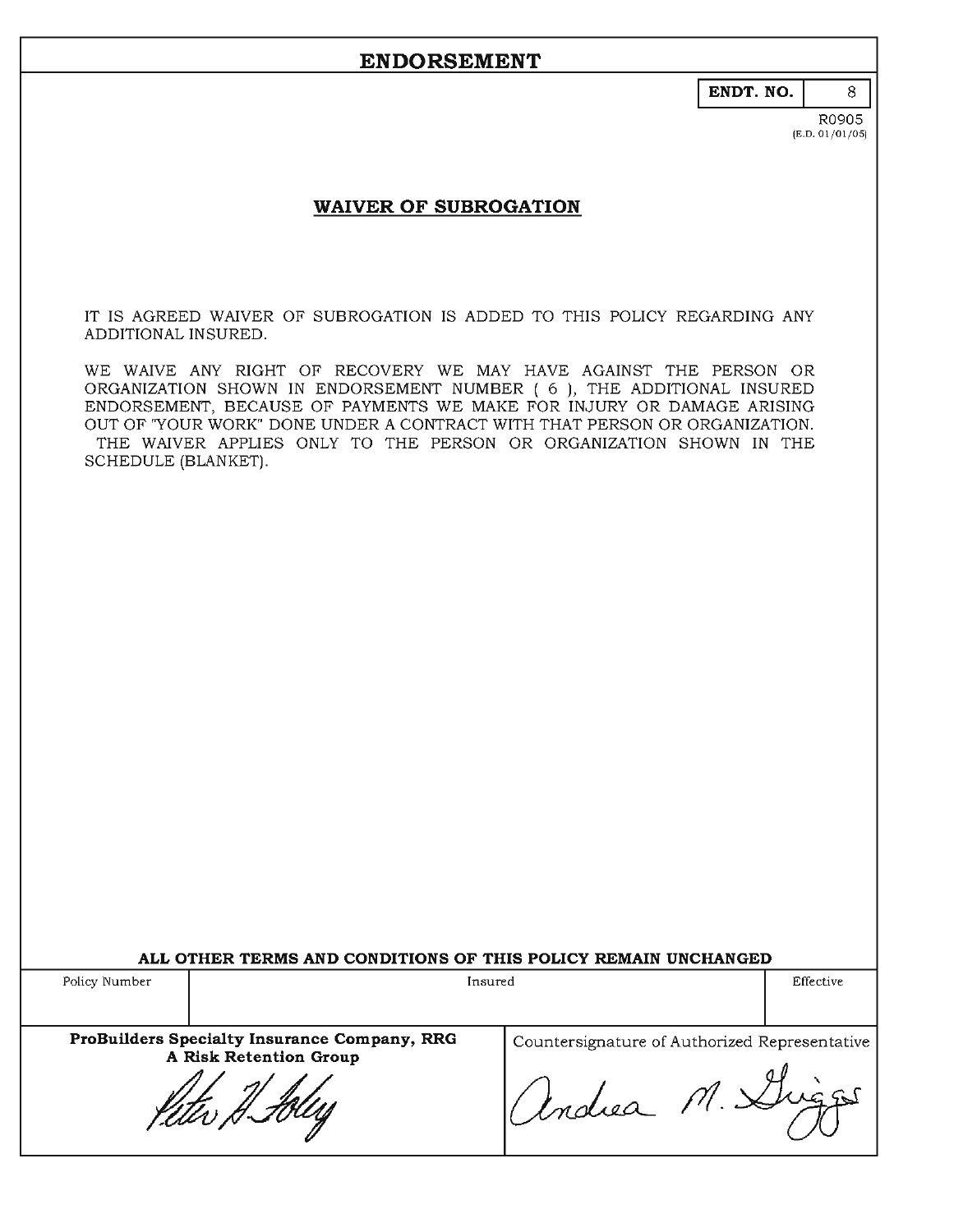# ENDT. NO.

 $R0043$ <br>(E.D. 01/01/05)

 $\mathbf{Q}$ 

### SPECIFIED ENTITIES

IT IS AGREED THAT THIS POLICY DOES NOT PROVIDE COVERAGE FOR LIABILITY ARISING OUT OF, CONNECTED WITH, RESULTING FROM OR ATTRIBUTED TO THE FOLLOWING ENTITY AND ITS OPERATIONS:

Page 1 of 1

#### ALL OTHER TERMS AND CONDITIONS OF THIS POLICY REMAIN UNCHANGED

| Policy Number | Insured                                                                                   |                                                                    | Effective |
|---------------|-------------------------------------------------------------------------------------------|--------------------------------------------------------------------|-----------|
|               | ProBuilders Specialty Insurance Company, RRG<br>A Risk Retention Group<br>reder H. Holles | Countersignature of Authorized Representative<br>$l$ ndiea $14.84$ |           |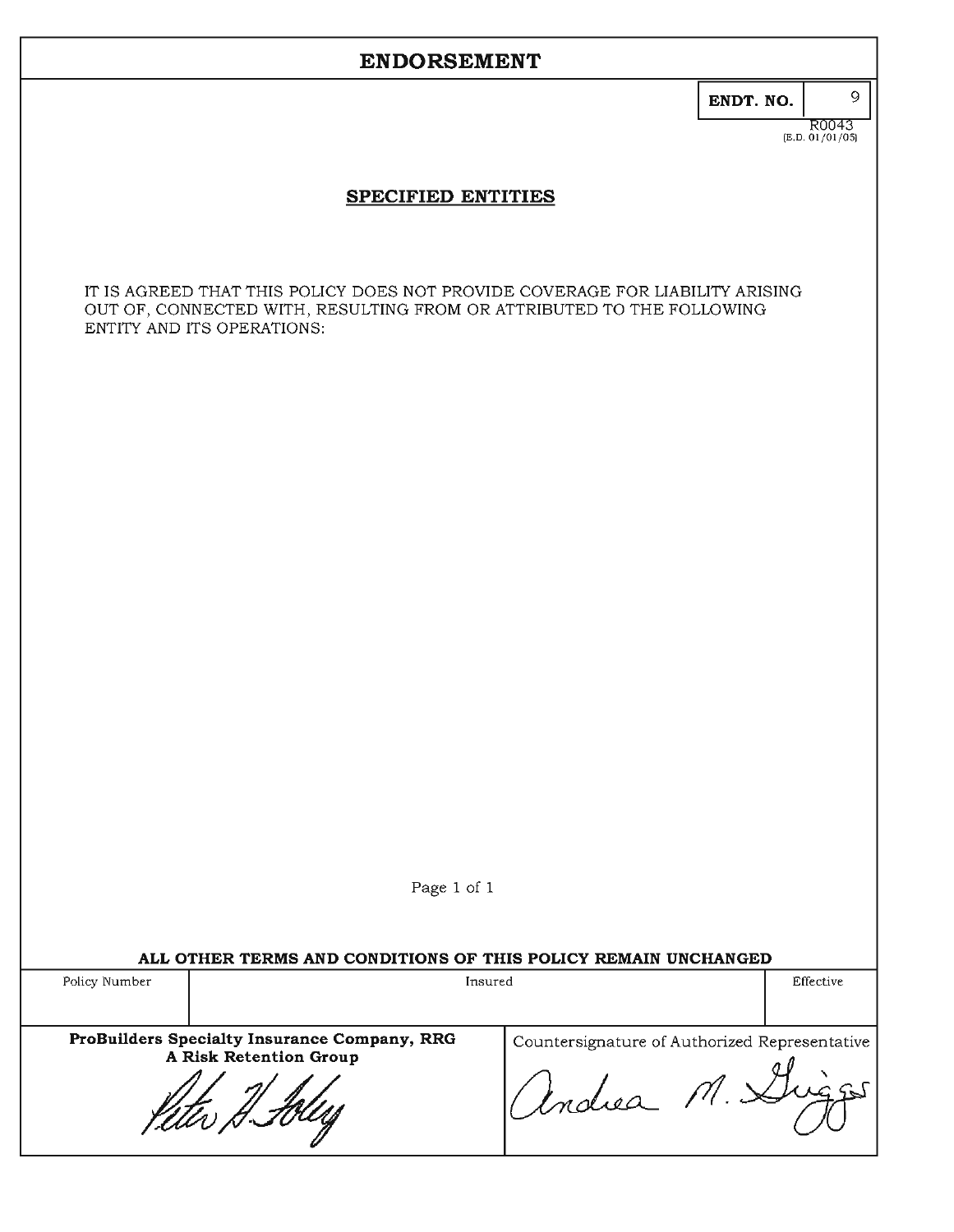| <b>ENDORSEMENT</b>                                                                                                                                                                                                                                                |
|-------------------------------------------------------------------------------------------------------------------------------------------------------------------------------------------------------------------------------------------------------------------|
| ENDT. NO.<br>R0053<br>(E.D. 12/17/03)                                                                                                                                                                                                                             |
| <b>CONCRETE FOUNDATION ENDORSEMENT</b><br>IT IS AGREED THAT THE POLICY TO WHICH THIS ENDORSEMENT IS ATTACHED DOES NOT<br>PROVIDE COVERAGE FOR THE LIABILITY OF ANY INSURED ARISING FROM PROPERTY DAMAGE<br>CONNECTED WITH OR RESULTING FROM CONCRETE FOUNDATIONS. |
|                                                                                                                                                                                                                                                                   |
| ALL OTHER TERMS AND CONDITIONS OF THIS POLICY REMAIN UNCHANGED.<br><b>Policy Nuniber</b><br>Effective<br>Insured                                                                                                                                                  |
| Countersignature of Authorized Representative<br>ProBuilders Specialty Insurance Company, RRG.<br>A Risk Retention Group                                                                                                                                          |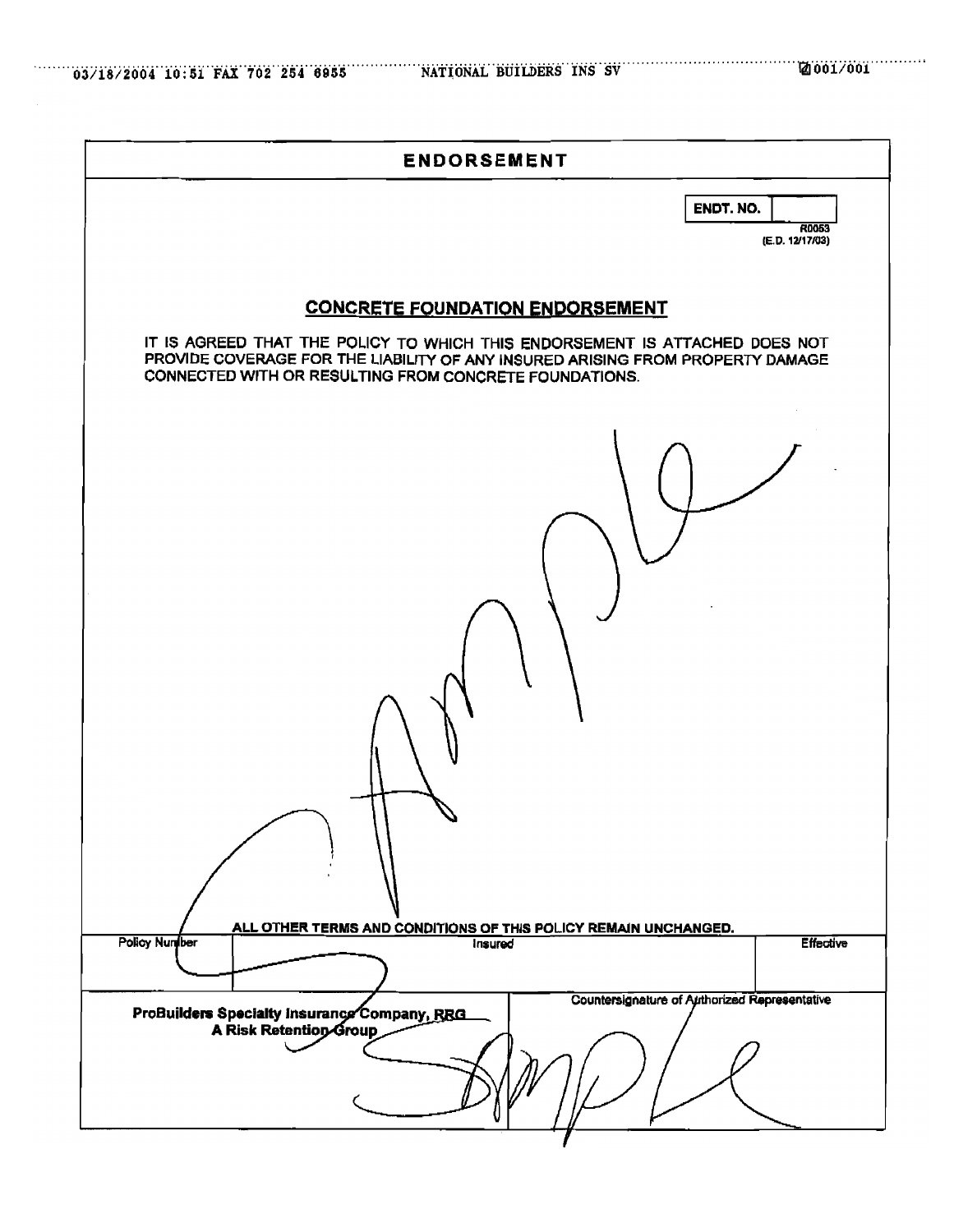ENDT. NO.

R0047 (E.D. 02/05/02)

# **NEW CONSTRUCTION EXCLUSION**

IT IS AGREED THAT THIS POLICY DOES NOT PROVIDE COVERAGE FOR THE LIABILITY OF ANY INSURED FOR BODILY INJUIRY, PROPERTY DAMAGE, PERSONAL INJURY OR ADVERTISING INJURY ARISING FROM, RELATED TO, OR IN ANY WAY CONNECTED WITH YOU WORK OR YOUR PRODUCT(S) WHICH IS WITHIN THE PRODUCTS-COMPLETED OPERATIONS HAZARD IF YOUR WORK OR YOUR PRODUCT(S) WAS SUPPLIED TO, MADE PART OF OR WAS INCORPORATED INTO ANY COMMERCIAL BUILDING, RESIDENTIAL STRUCTURE OR DWELLING OF ANY TYPE OR DESCRIPTION PRIOR TO ITS FIRST BEING CERTIFIED FOR OCCUPANCY.

ALL OF THE OTHER TERMS AND PROVISIONS OF THE POLICY TO WHICH THIS ENDORSEMENT IS ATTACHED APPLY.

| ALL OTHER TERMS AND CONDITIONS OF THIS POLICY REMAIN UNCHANGED. |         |                                               |           |
|-----------------------------------------------------------------|---------|-----------------------------------------------|-----------|
| Policy Number                                                   | Insured |                                               | Effective |
|                                                                 |         |                                               |           |
|                                                                 |         |                                               |           |
|                                                                 |         | Countersignature of Authorized Representative |           |
| BUILDERS & CONTRACTORS INSURANCE COMPANY, RRG                   |         |                                               |           |
|                                                                 |         |                                               |           |
|                                                                 |         |                                               |           |
|                                                                 |         |                                               |           |
|                                                                 |         |                                               |           |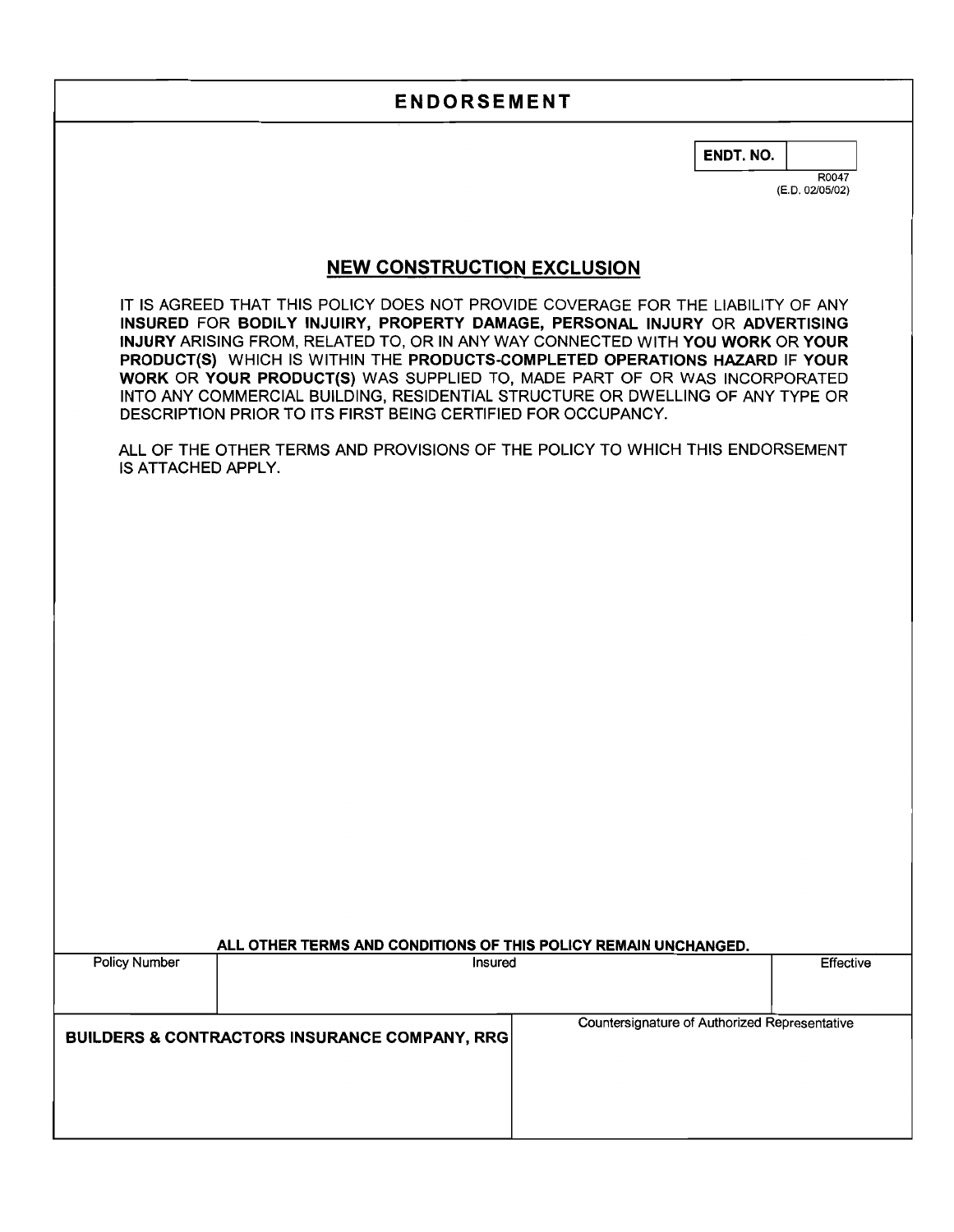ENDT. NO.

R0044 (E.D. 02/05/02)

### **RESIDENTIAL CONSTRUCTION EXCLUSION**

IT IS AGREED THIS POLICY DOES NOT PROVIDE COVERAGE FOR THE LIABILITY OF ANY INSURED FOR BODILY INJURY, PROPERTY DAMAGE, PERSONAL INJURY OR ADVERTISING INJURY THAT ARISES FROM, RELATES TO OR IS IN ANY WAY CONNECTED WITH YOUR WORK OR YOUR PRODUCT(S) THAT IS OR FORMS A PART OF ANY HABITATIONAL OR RESIDENTIAL PROJECT NOR SHALL THERE BE ANY OBLIGATION TO DEFEND ANY LAWSUIT ALLEGING SUCH DAMAGES.

THIS ENDORSEMENT APPLIES EQUALLY TO AN INSURED CONTRACT.

| ALL OTHER TERMS AND CONDITIONS OF THIS POLICY REMAIN UNCHANGED. |                                                          |                                               |           |  |
|-----------------------------------------------------------------|----------------------------------------------------------|-----------------------------------------------|-----------|--|
| Policy Number                                                   | Insured                                                  |                                               | Effective |  |
|                                                                 |                                                          |                                               |           |  |
|                                                                 |                                                          |                                               |           |  |
|                                                                 | <b>BUILDERS &amp; CONTRACTORS INSURANCE COMPANY, RRG</b> | Countersignature of Authorized Representative |           |  |
|                                                                 |                                                          |                                               |           |  |
|                                                                 |                                                          |                                               |           |  |
|                                                                 |                                                          |                                               |           |  |
|                                                                 |                                                          |                                               |           |  |
|                                                                 |                                                          |                                               |           |  |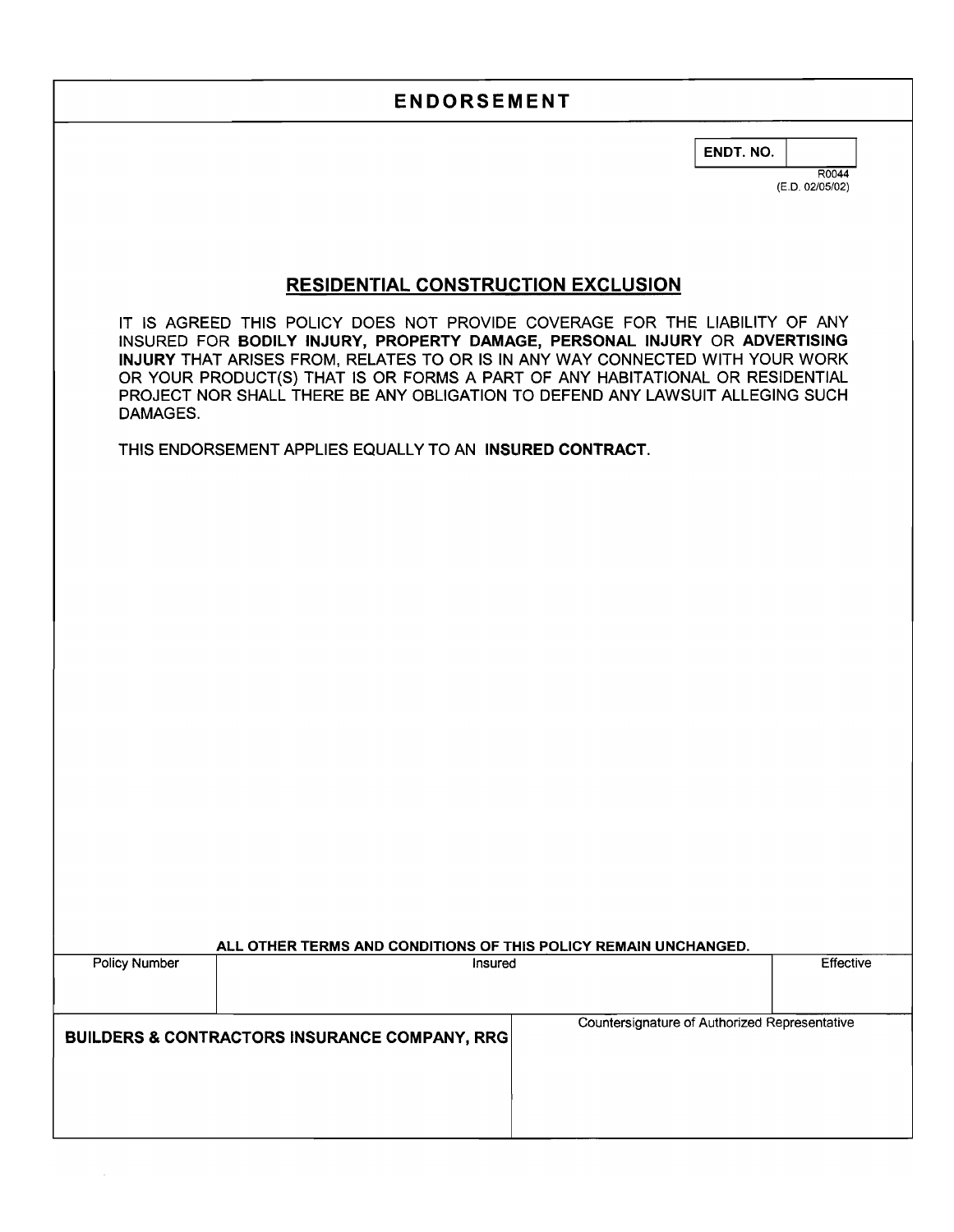### **EXTENDED COVERAGES ENDORSEMENT**

IT IS AGREED THAT FOR AN ADDITIONAL PREMIUM CHARGE THE POLICY IS AMENDED TO PROVIDE COVERAGE AS DESCRIBED IN THE ITEMS THAT APPEAR IN THE BODY OF THIS ENDORSEMENT. ALL OF THE COVERAGE AFFORDED BY THIS ENDORSEMENT IS SUBJECT TO THE LIMITS OF INSURANCE AS STATED IN ITEM 4 OF THE DECLARATIONS PAGE.

#### ITEM 1:

COVERAGE C - MEDICAL PAYMENTS

COVERAGE C, PARAGRAPH A, IS AMENDED TO ADD THE FOLLOWING IMMEDIATELY BEFORE "PROVIDED THAT":

(3) BECAUSE OF **YOUR** OPERATIONS.

IT IS AGREED THAT THE DEDUCTIBLE DOES NOT APPLY TO ANY PAYMENTS **WE** MAKE FOR MEDICAL EXPENSES UNDER COVERAGE B.

#### ITEM 2:

#### PROFESSIONAL LIABILITY

EXCLUSION Y IN SECTION I – EXCLUSIONS: COVERAGES A AND B, TITLED "PROFESSIONAL LIABILITY," IS HEREBY AMENDED AS FOLLOWS:

- 1. THE SECOND PARAGRAPGH OF EXCLUSION Y IS DELETED.
- 2. THE FOLLOWING IS ADDED TO EXCLUSION Y:

SUBJECT TO A SUBLIMIT OF \$25,000 THIS EXCLUSION DOES NOT APPLY TO **PROPERTY DAMAGE** FALLING WITHIN THE **PRODUCTS-COMPLETED OPERATIONS HAZARD** ARISING OUT OF PROFESSIONAL SERVICES **YOU** RENDER FOR OTHERS IN THE CAPACITY OF AN ARCHITECT, ENGINEER OR SURVEYOR IN CONNECTION WITH A **CONSTRUCTION PROJECT(S),** BUT ONLY IF THERE IS NO OTHER INSURANCE AVAILABLE TO THE **INSURED**. **WE** SHALL HAVE THE RIGHT BUT NOT THE DUTY TO DEFEND ANY **INSURED** AGAINST ANY **CLAIM** OR **SUIT**  SEEKING DAMAGES OTHERWISE SUBJECT TO THIS EXCLUSION, AND THE PROVISIONS OF THE PARAGRAPH BEGINNING "NOTWITHSTANDING" ARE NOT AFFECTED BY THIS EXTENSION OF COVERAGE. PAYMENTS MADE UNDER THIS EXTENSION OF COVERAGE ARE SUBJECT TO THE DEDUCTIBLE AND WILL REDUCE THE AGGREGATE LIMIT STATED IN ITEM 4 OF THE POLICY DECLARATIONS.

#### ITEM 3:

#### CONTRACTOR'S TOOLS

EXCLUSION J IN SECTION I – EXCLUSIONS: COVERAGES A AND B, "TITLED DAMAGE TO PROPERTY," AT SUBPARAGRAPH (4) IS AMENDED TO INCLUDE THE FOLLOWING:

SUBJECT TO A SUBLIMIT OF \$5,000 THIS EXCLUSION DOES NOT APPLY TO **PROPERTY DAMAGE** TO TOOLS THAT ARE NOT OWNED BY ANY **INSURED** WHILE THE TOOLS ARE IN **YOUR** CARE, CUSTODY AND CONTROL, BUT ONLY IF THERE IS NO OTHER INSURANCE AVAILABLE TO THE **INSURED**. HOWEVER, NOTWITHSTANDING THIS EXTENSION OF COVERAGE, **WE** SHALL HAVE NO DUTY TO DEFEND ANY **INSURED** AGAINST ANY **CLAIM** OR **SUIT** SEEKING DAMAGES OTHERWISE SUBJECT TO THIS EXCLUSION. PAYMENTS MADE UNDER THIS EXTENSION OF COVERAGE ARE NOT SUBJECT TO THE DEDUCTIBLE BUT WILL REDUCE THE AGGREGATE LIMIT STATED IN ITEM 4 OF THE POLICY DECLARATIONS.

ITEM 4:

#### **MOBILE EQUIPMENT**

EXCLUSION H IN SECTION I – EXCLUSIONS: COVERAGES A AND B, TITLED "**MOBILE EQUIPMENT**," IS HEREBY AMENDED AS FOLLOWS: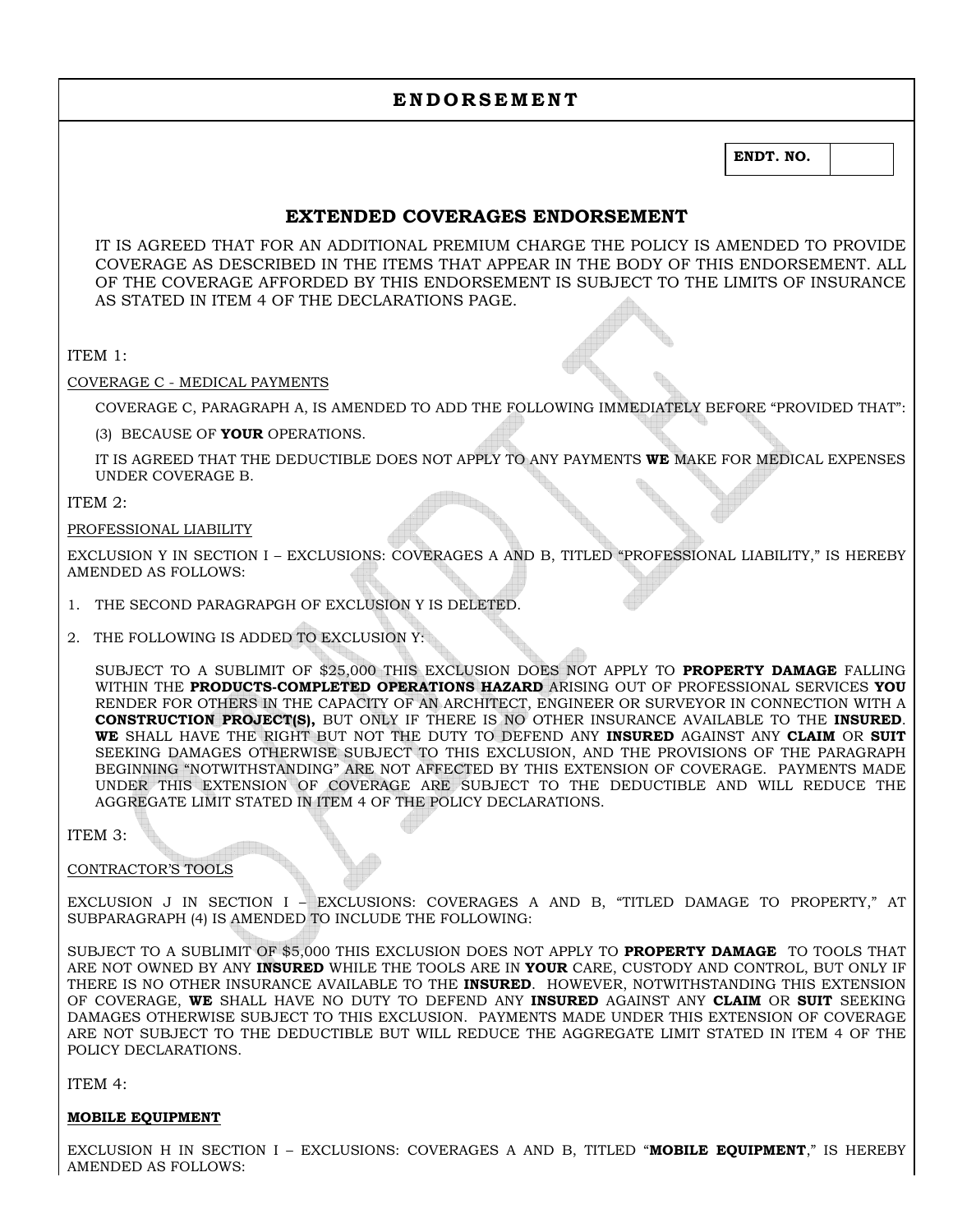- (3) ANY TRANSPORTATION, MOVEMENT, EMPLOYMENT OR PRESENCE OF **MOBILE EQUIPMENT** ON ANY PUBLIC STREET OR HIGHWAY, EXCEPT THIS EXCLUSION DOES NOT APPLY TO:
	- (A) THE TRANSPORTATION OR MOVEMENT OF **MOBILE EQUIPMENT** FROM ONE PART OF A JOB SITE TO ANOTHER PART OF THE SAME JOB SITE ON ANY PUBLIC STREET OR HIGHWAY IMMEDIATELY ADJOINING A JOBSITE AT WHICH **YOUR WORK** IS BEING PERFORMED; OR
	- (B) THE USE OF **MOBILE EQUIPMENT** AT A JOBSITE WHERE **YOUR WORK** IS BEING PERFORMED ON A PUBLIC STREET OR HIGHWAY, BUT THIS EXCEPTION DOES NOT APPLY TO THE TRANSPORTATION OR MOVEMENT OF **MOBILE EQUIPMENT** TO OR FROM THE JOB SITE ON ANY PUBLIC STREET OR HIGHWAY.

ITEM 5:

#### AIRCRAFT, **AUTO** OR WATERCRAFT:

EXCLUSION G IN SECTION I – EXCLUSIONS: COVERAGES A AND B, TITLED "AIRCRAFT, **AUTO** OR WATERCRAFT," DOES NOT APPLY TO:

- (1) A WATERCRAFT WHILE ASHORE ON PREMISES **YOU** OWN OR RENT;
- (2) A WATERCRAFT **YOU** DO NOT OWN THAT IS:
	- (A) LESS THAN 26 FEET LONG; AND

(B) NOT BEING USED TO CARRY PERSONS OR PROPERTY FOR A CHARGE;

- (3) PARKING AN **AUTO** ON, OR ON THE WAYS NEXT TO, PREMISES **YOU** OWN OR RENT, PROVIDED THE **AUTO** IS NOT OWNED BY, RENTED OR LOANED TO ANY **INSURED**;
- (4) LIABILITY ASSUMED UNDER AN **INSURED CONTRACT** FOR THE OWNERSHIP, MAINTENANCE OR USE OF AIRCRAFT OR WATERCRAFT.

ITEM 6:

 $\overline{a}$ 

#### NEWLY ACQUIRED ORGANIZATIONS

THE FOLLOWING IS ADDED TO SECTION III – WHO IS AN INSURED:

- 4. NOTWITHSTANDING THE LAST PARAGRAPH OF THIS SECTION, ANY ORGANIZATION **YOU** NEWLY ACQUIRE OR FORM DURING THE POLICY PERIOD, OTHER THAN A PARTNERSHIP, JOINT VENTURE OR LIMITED LIABILITY COMPANY, AND OVER WHICH **YOU** MAINTAIN OWNERSHIP OR MAJORITY INTEREST, WILL QUALIFY AS AN **INSURED** IF THERE IS NO OTHER SIMILAR INSURANCE AVAILABLE TO THAT ORGANIZATION. HOWEVER:
	- A. COVERAGE UNDER THIS PROVISION IS AFFORDED ONLY UNTIL THE 30TH DAY AFTER **YOU** ACQUIRE OR FORM THE ORGANIZATION OR THE END OF THE POLICY PERIOD, WHICHEVER IS EARLIER; AND
	- B. COVERAGES A, B OR C DO NOT APPLY TO **BODILY INJURY**, **PROPERTY DAMAGE**, **PERSONAL INJURY**, **ADVERTISING INJURY** OR MEDICAL EXPENSES THAT OCCURRED BEFORE **YOU** ACQUIRED OR FORMED THE ORGANIZATION.

COVERAGE A, PARAGRAPH 2. INSURING AGREEMENT – DEFENSE, SUBPARAGRAPH A, IS AMENDED TO INCLUDE THESE INSUREDS.

#### **ALL OTHER TERMS AND CONDITIONS OF THIS POLICY REMAIN UNCHANGED.**

| Policy Number | Insured                                                                       |                                               | Effective |
|---------------|-------------------------------------------------------------------------------|-----------------------------------------------|-----------|
|               |                                                                               |                                               |           |
|               | ProBuilders Specialty Insurance Company, RRG<br><b>A Risk Retention Group</b> | Countersignature of Authorized Representative |           |
|               |                                                                               | Indiea M. Du                                  |           |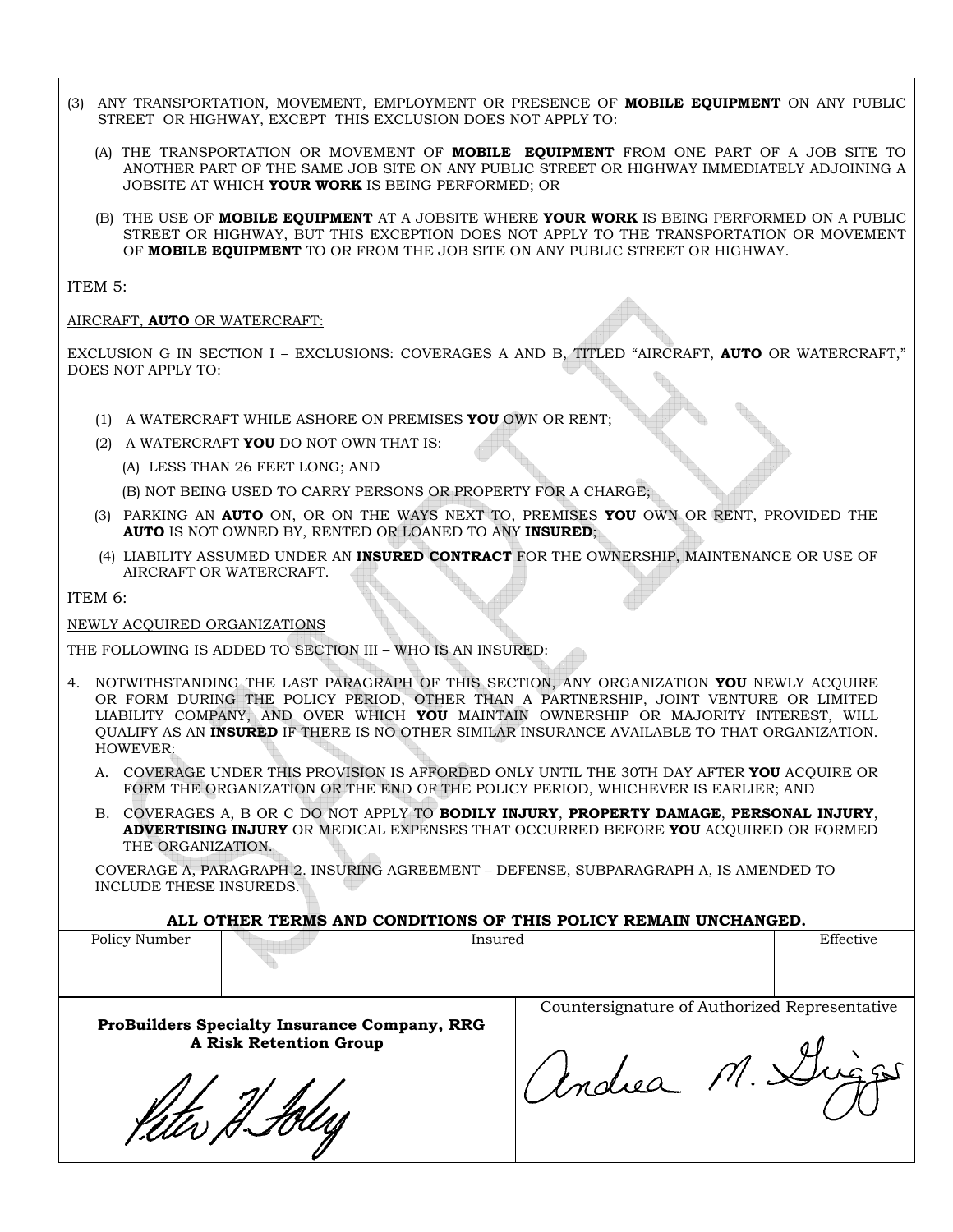**ENDT. NO.** 

R0902 (E.D. 2005)

### **EXPENSE WITHIN LIMITS ENDORSEMENT**

 IT IS AGREED THAT THOSE EXPENSES **WE** PAY WITH RESPECT TO ANY **CLAIM** OR ANY **SUIT WE** DEFEND PURSUANT TO SECTION I "SUPPLEMENTARY PAYMENTS – COVERAGE A" IN THIS POLICY WILL REDUCE THE LIMITS OF INSURANCE AS DESCRIBED IN SECTION III – LIMITS OF INSURANCE AS OTHERWISE MODIFIED HEREIN. IT IS FURTHER AGREED THAT THIS POLICY IS HEREBY AMENDED AS FOLLOWS:

- A. ITEM D IN SECTION 1- COVERAGE UNDER INSURING AGREEMENT DEFENSE IS DELETED AND REPLACED AS FOLLOWS: SUBJECT TO LIMITS OF INSURANCE (SECTION III), **OUR** RIGHT AND DUTY TO DEFEND END WHEN **WE** HAVE USED UP THE APPLICABLE LIMIT OF INSURANCE BY PAYMENT OF JUDGMENTS, SETTLEMENTS OR EXPENSE PAYMENTS UNDER COVERAGE A OR MEDICAL EXPENSES UNDER COVERAGE B.
- B. EXCLUSION B IN COVERAGE PART A IS AMENDED TO DELETE THE FOLLOWING ITEM:

#### EXCLUSION B

 "SOLELY FOR THE PURPOSES OF LIABILITY ASSUMED IN AN **INSURED CONTRACT**, REASONABLE ATTORNEY'S FEES AND NECESSARY LITIGATION EXPENSES INCURRED BY OR FOR A PARTY OTHER THAN AN **INSURED** ARE DEEMED TO BE DAMAGES BECAUSE OF **BODILY INJURY** OR **PROPERTY DAMAGE**, PROVIDED:

- 1. LIABILITY TO SUCH PARTY FOR , OR FOR THE COST OF, THAT PARTY'S DEFENSE HAS ALSO BEEN ASSUMED IN THE SAME **INSURED CONTRACT**; AND
- 2. SUCH ATTORNEY FEES AND LITIGATION EXPENSES ARE FOR DEFENSE OF THAT PARTY AGAINST A **SUIT** IN WHICH DAMAGES TO WHICH THIS INSURANCE APPLIES ARE ALLEGED.

 EXCEPT AS SET FORTH IN THIS EXCLUSION, THE COSTS INCURRED BY **YOU** FOR THE DEFENSE OF ANOTHER ARE NOT COVERED."

- C. SECTION III LIMITS OF INSURANCE IS AMENDED TO DELETE ITEMS 2 AND 3 TO BE REPLACED AS FOLLOWS:
	- "2. THE AGGREGATE LIMIT IS THE MOST **WE** WILL PAY FOR THE SUM OF:
		- A. DAMAGES UNDER COVERAGE A;
		- B. EXPENSE PAYMENTS UNDER COVERAGE A; AND
		- B. MEDICAL EXPENSES UNDER COVERAGE B.
	- 3. SUBJECT TO 2. ABOVE, THE EACH **OCCURRENCE** LIMIT IS THE MOST **WE** WILL PAY FOR THE SUM OF:
		- A. DAMAGES UNDER COVERAGE A;
		- B. EXPENSE PAYMENTS UNDER COVERAGE A; AND
		- C. MEDICAL EXPENSES UNDER COVERAGE B"
- D. ITEM 8 IN SUPPLEMENTARY PAYMENTS COVERAGE A IS DELETED.

| Policy Number | Insured | Effective |  |
|---------------|---------|-----------|--|
|               |         |           |  |
|               |         |           |  |

 E. IF THIS POLICY IS ENDORSED WITH THE **PERSONAL INJURY** AND **ADVERTISING INJURY** LIABILITY ENDORSEMENT THEN ITEM C THEREIN IS REPLACED BY ITEM C IN THIS ENDORSEMENT.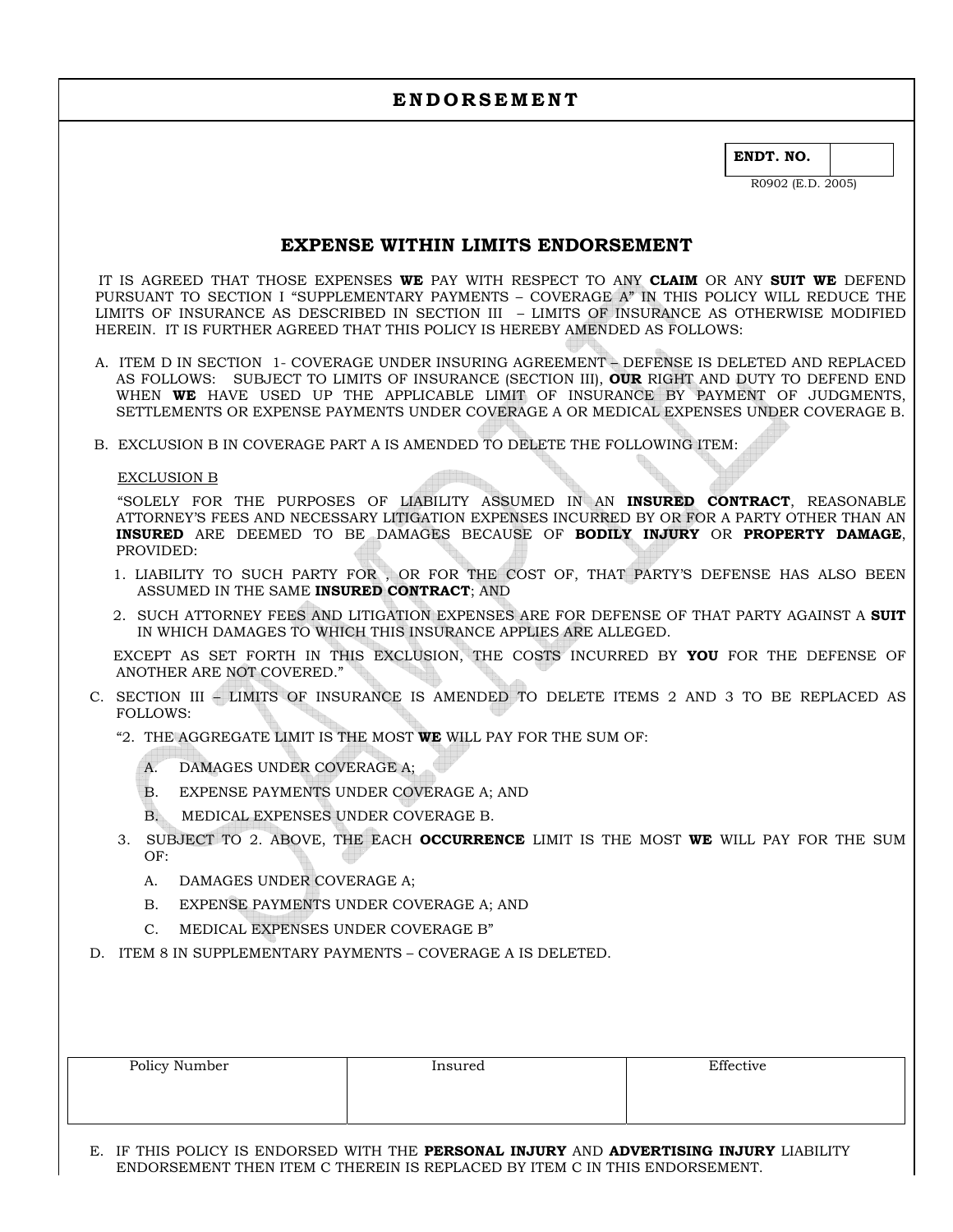**ENDT.** NO.

R0500 (E.D. 02/05/02)

# **CONTRACTORS SPECIAL CONDITIONS**

AS A CONDITION PRECEDENT TO THIS POLICY APPLYING TO ANY CLAIM IN WHOLE OR IN PART BASED UPON WORK PERFORMED BY INDEPENDENT CONTRACTORS, THE INSURED MUST HAVE PRIOR TO THE DATE OF THE LOSS GIVING RISE TO THE **CLAIM:**

- (1) RECEIVED A WRITTEN INDEMNITY AGREEMENT FROM THE INDEPENDENT CONTRACTOR HOLDING THE INSURED HARMLESS FOR ALL LIABILITIES, INCLUDING COSTS OF DEFENSE, ARISING FROM THE WORK OF THE INDEPENDENT CONTRACTOR; AND
- (2) OBTAINED CERTIFICATES OF INSURANCE FROM THE INDEPENDENT CONTRACTOR INDICATING THAT THE INSURED IS NAMED AS AN ADDITIONAL INSURED AND THAT COVERAGE IS MAINTAINED EQUAL TO OR GREATER THAN PROVIDED BY THIS POLICY WITH LIMITS OF AT LEAST \$1,000,000 PER OCCURRENCE.
- (3) THE INSURED HAS MAINTAINED THE RECORDS EVIDENCING COMPLIANCE WITH SUBSECTIONS 1 AND 2.

THE INSURANCE PROVIDED BY THIS POLICY SHALL BE EXCESS OVER AND ABOVE ANY ABOVE ANY OTHER VALID AND COLLECTIBLE INSURANCE AVAILABLE TO THE INSURED UNDER SUBSECTION (2).

|                      | ALL OTHER TERMS AND CONDITIONS OF THIS POLICY REMAIN UNCHANGED. |                                                      |                  |
|----------------------|-----------------------------------------------------------------|------------------------------------------------------|------------------|
| <b>Policy Number</b> | <b>Insured</b>                                                  |                                                      | <b>Effective</b> |
|                      |                                                                 |                                                      |                  |
|                      |                                                                 |                                                      |                  |
|                      | <b>BUILDERS &amp; CONTRACTORS INSURANCE COMPANY, RRG</b>        | <b>Countersignature of Authorized Representative</b> |                  |
|                      |                                                                 |                                                      |                  |
|                      |                                                                 |                                                      |                  |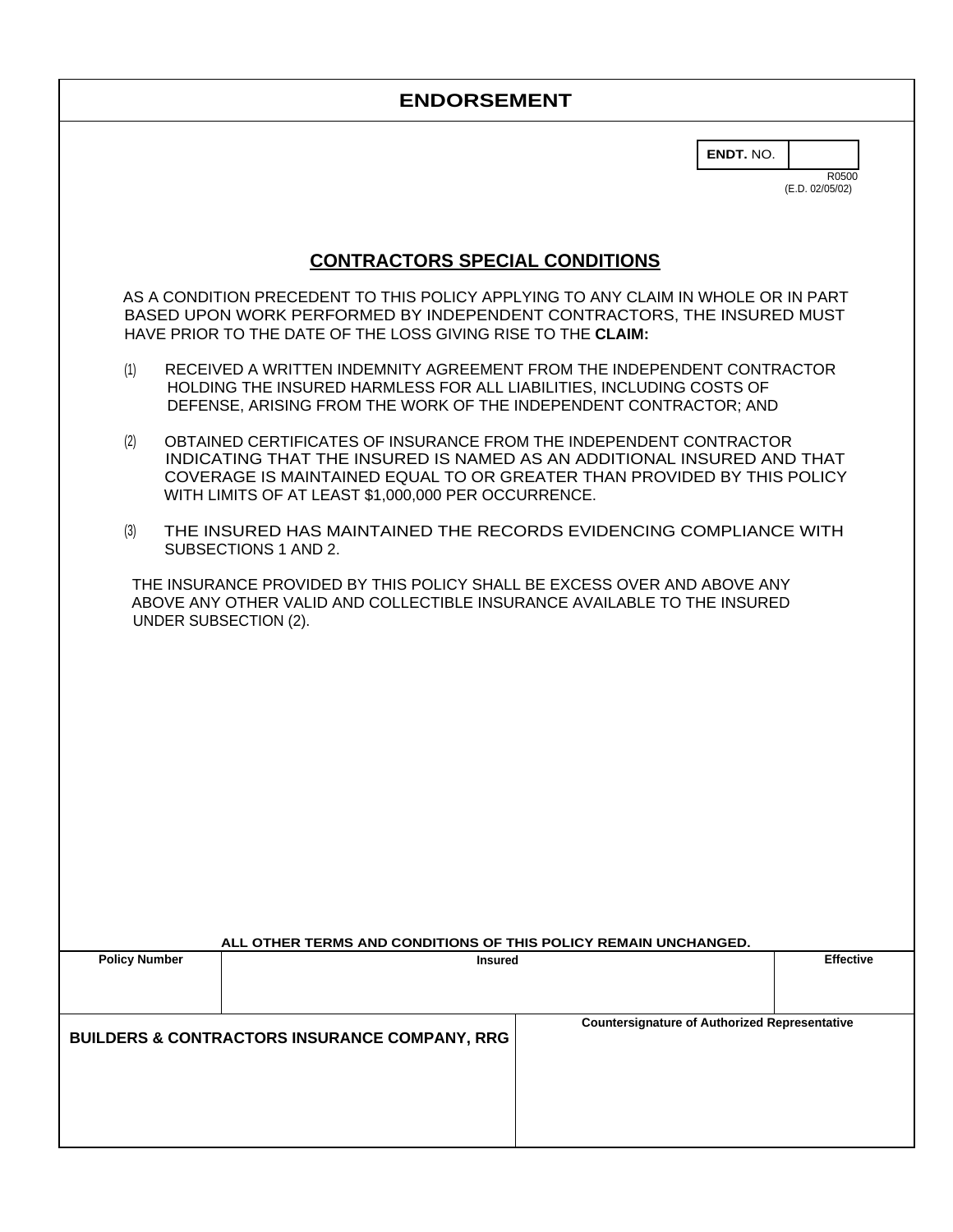**ENDT. NO.** 

R0062 (E.D. 2005)

### **AIRCRAFT, AUTO OR WATERCRAFT ENDORSEMENT**

 IT IS AGREED THAT EXCLUSION G IN THE POLICY IS HEREBY DELETED AND REPLACED WITH THE FOLLOWING:

G. AIRCRAFT, **AUTO** OR WATERCRAFT EXCLUSION

**Bodily injury** or **property damage** arising out of the ownership, maintenance, use or entrustment to others of any aircraft, **auto** or water craft owned or operated by, or rented or loaned to any **insured**. Use includes operation and **loading** or **unloading**.

This Exclusion does not apply to:

- (1) A watercraft while ashore on premises **you** own or rent;
- (2) A watercraft **you** do not own that is:
	- (a) Less than 26 feet long; and
	- (b) Not being used to carry persons or property for a charge;
- (3) Parking an **auto** on, or on the ways next to, premises **you** own or rent, provided the **auto** is not owned by, rented or loaned to any **insured**;
- (4) Liability assumed under an **insured contract** for the ownership, maintenance or use of aircraft or watercraft; or

**ALL OTHER TERMS AND CONDITIONS OF THIS POLICY REMAIN UNCHANGED.**

| Policy   | Insured | $ \cdot$          |
|----------|---------|-------------------|
| ⁄ Number | .       | <b>L</b> ttective |
|          |         |                   |

 $\overline{a}$ 

**ProBuilders Specialty Insurance Company, RRG A Risk Retention Group** 

Keter H. Hley

Countersignature of Authorized Representative

Andrea M. Dièges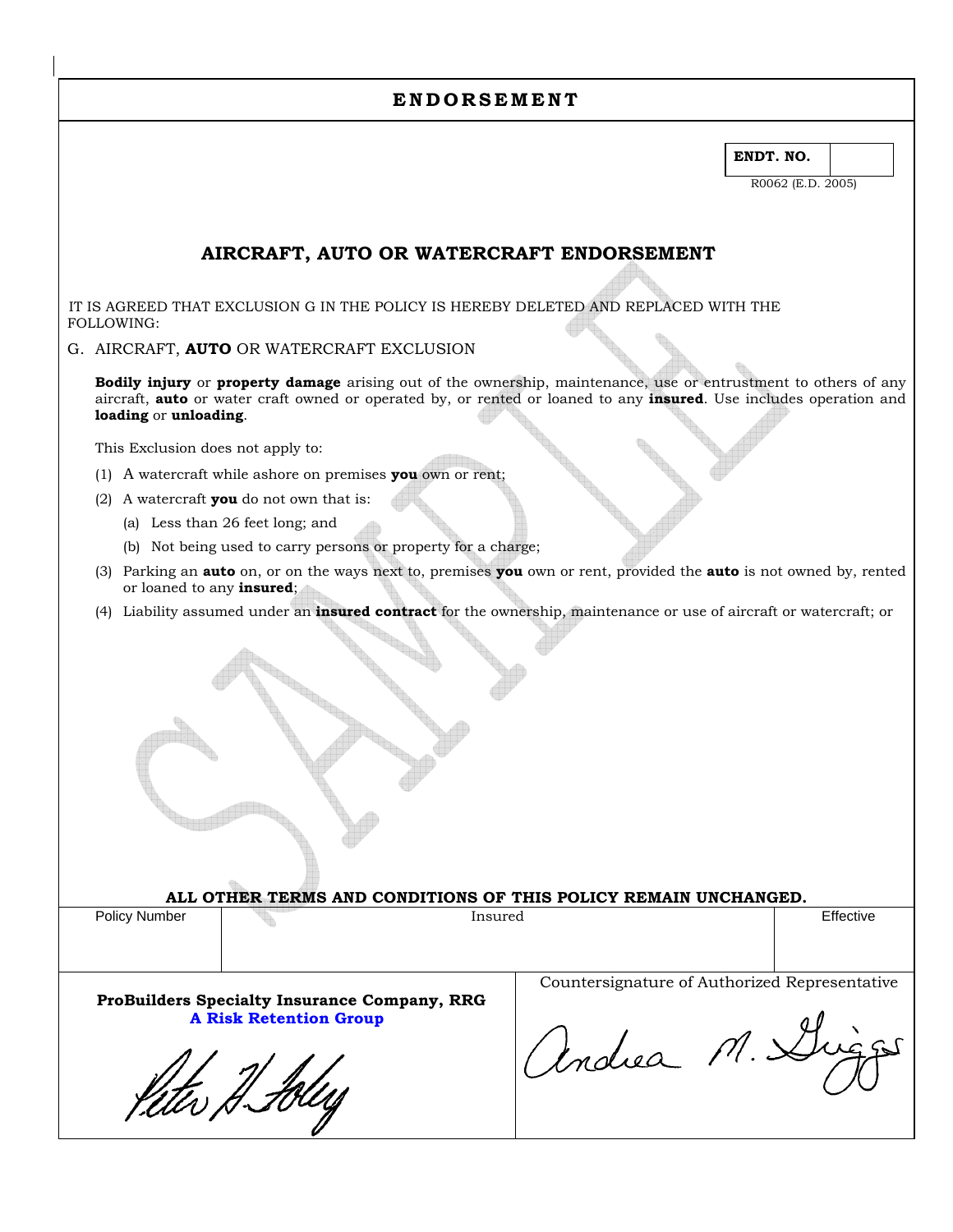**ENDT. NO.** 

> R0912 (E.D. 11/01/03)

### **ALASKA CIVIL RULE 82 ENDORSEMENT**

IN ANY **SUIT** IN ALASKA IN WHICH **WE** HAVE A RIGHT OR DUTY TO DEFEND AN **INSURED** IN ADDITION TO THE LIMITS OF LIABILITY, OUR OBLIGATION UNDER THE APPLICABLE COVERAGE TO PAY ATTORNEYS FEES TAXABLE AS COSTS AGAINST THE **INSURED** IS LIMITED AS FOLLOWS:

ALASKA RULE OF CIVIL PROCEDURE 82 PROVIDES THAT IF **YOU** ARE HELD LIABLE, SOME OR ALL OF THE ATTORNEY FEES OF THE PERSON MAKING A **CLAIM** AGAINST **YOU** MUST BE PAID BY **YOU**. THE AMOUNT THAT MUST BE PAID BY **YOU** IS DETERMINED BY ALASKA RULE OF CIVIL PROCEDURE 82. **WE** PROVIDE COVERAGE FOR ATTORNEY FEES FOR WHICH **YOU** ARE LIABLE UNDER ALASKA RULE OF CIVIL PROCEDURE 82 SUBJECT TO THE FOLLOWING LIMITATION:

**WE** WILL NOT PAY THAT PORTION OF ANY ATTORNEY'S FEES THAT IS IN EXCESS OF FEES CALCULATED BY APPLYING THE SCHEDULE FOR CONTESTED CASES IN ALASKA RULE OF CIVIL PROCEDURE 82(b)(1) TO THE LIMIT OF LIABILITY OF THE APPLICABLE COVERAGE.

THIS LIMITATION MEANS THE POTENTIAL COSTS THAT MAY BE AWARDED AGAINST **YOU** AS ATTORNEY FEES MAY NOT BE COVERED IN FULL. **YOU** WILL HAVE TO PAY ANY ATTORNEY FEES NOT COVERED DIRECTLY.

FOR EXAMPLE, THE ATTORNEY FEES PROVIDED BY THE SCHEDULE FOR CONTESTED CASES IN ALASKA RULE OF CIVIL PROCEDURE 82(b)(1) ARE:

20% OF THE FIRST \$25,000 OF A JUDGMENT;

10% OF THE AMOUNTS OVER \$25,000 OF A JUDGMENT.

THEREFORE, IF A COURT AWARDS A JUDGMENT AGAINST **YOU** IN THE AMOUNT OF \$125,000, IN ADDITION TO THAT AMOUNT **YOU** WOULD BE LIABLE UNDER ALASKA RULE OF CIVIL PROCEDURE 82(b)(1) FOR ATTORNEY FEES OF \$15,000, CALCULATED AS FOLLOWS:

| 20% OF<br>10% OF<br><b>TOTAL</b><br><b>AWARD</b> | \$25,000<br>\$100,000<br>\$125,000<br>TOTAL ATTORNEY FEES<br>(PAGE 1 OF 2) | \$5,000<br>\$10,000<br>\$15,000 |           |
|--------------------------------------------------|----------------------------------------------------------------------------|---------------------------------|-----------|
|                                                  | ALL OTHER TERMS AND CONDITIONS OF THIS POLICY REMAIN UNCHANGED.            |                                 |           |
| Policy Number                                    | Insured                                                                    |                                 | Effective |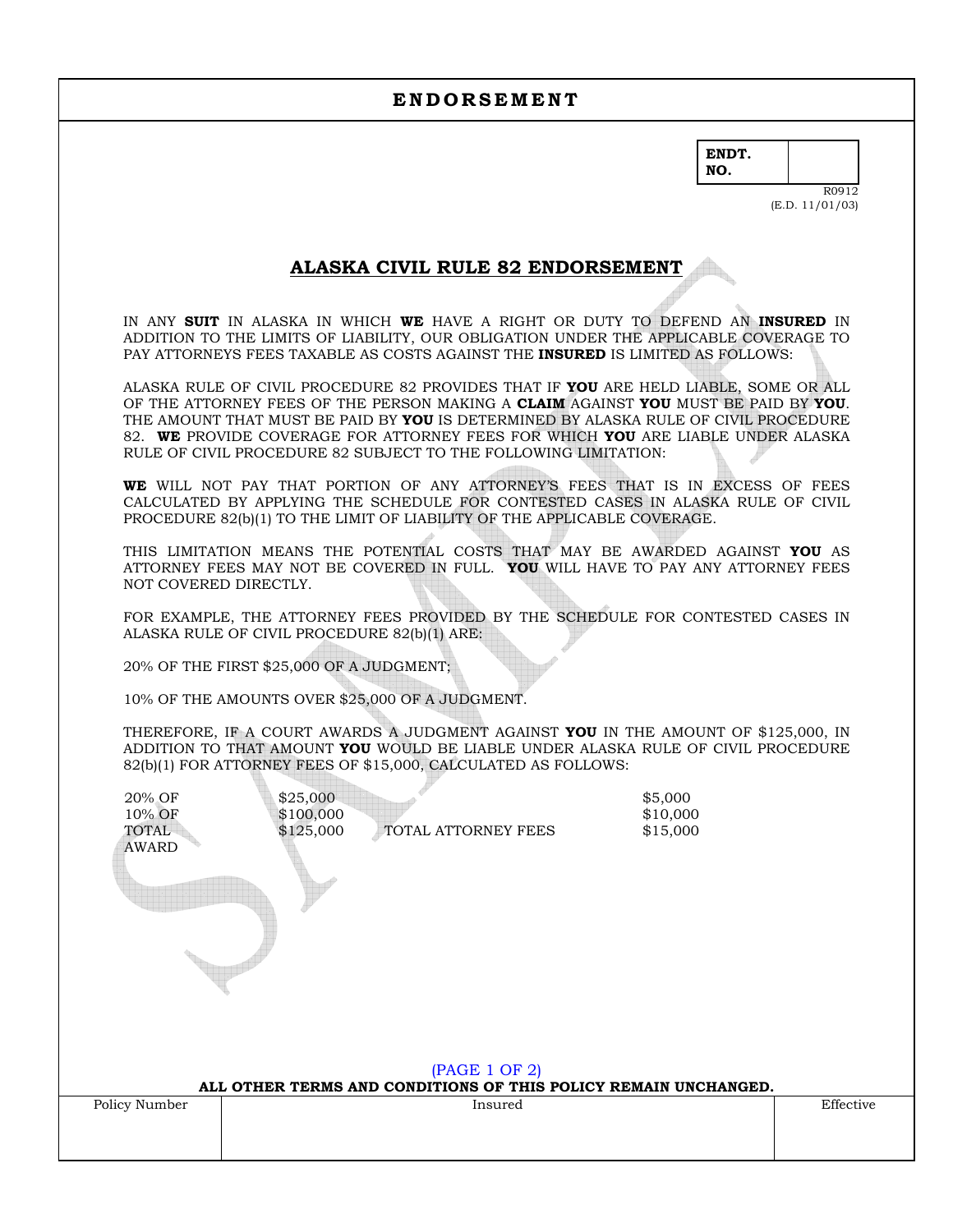|                                                                                                                                                                                                                             | <b>ENDORSEMENT</b>                |                               |                                               |  |
|-----------------------------------------------------------------------------------------------------------------------------------------------------------------------------------------------------------------------------|-----------------------------------|-------------------------------|-----------------------------------------------|--|
|                                                                                                                                                                                                                             |                                   |                               | END NO.<br>R0912<br>(E.D. 11/01/03)           |  |
| IF THE LIMIT OF LIABILITY OF THE APPLICABLE COVERAGE IS \$100,000, WE WOULD PAY \$100,000<br>OF THE \$125,000 AWARD, AND \$12,500 FOR ALASKA RULE OF CIVIL PROCEDURE 82(b)(1)<br>ATTORNEY FEES, CALCULATED AS FOLLOWS:      |                                   |                               |                                               |  |
| 20% OF<br>10% OF<br>TOTAL LIMIT OF LIABILITY                                                                                                                                                                                | \$25,000<br>\$75,000<br>\$125,000 | TOTAL ATTORNEY<br><b>FEES</b> | \$5,000<br>\$7,500<br>\$12,500                |  |
|                                                                                                                                                                                                                             | <b>COVERED</b>                    |                               |                                               |  |
| YOU WOULD BE LIABLE TO PAY, DIRECTLY AND WITHOUT OUR ASSISTANCE, THE REMAINING \$25,000<br>IN LIABILITY PLUS THE REMAINING \$2,500 FOR ATTORNEY FEES UNDER ALASKA RULE OF CIVIL<br>PROCEDURE 82 NOT COVERED BY THIS POLICY. |                                   |                               |                                               |  |
|                                                                                                                                                                                                                             |                                   |                               |                                               |  |
|                                                                                                                                                                                                                             |                                   |                               |                                               |  |
|                                                                                                                                                                                                                             |                                   |                               |                                               |  |
|                                                                                                                                                                                                                             |                                   |                               |                                               |  |
|                                                                                                                                                                                                                             |                                   |                               |                                               |  |
|                                                                                                                                                                                                                             |                                   |                               |                                               |  |
|                                                                                                                                                                                                                             |                                   |                               |                                               |  |
|                                                                                                                                                                                                                             |                                   |                               |                                               |  |
|                                                                                                                                                                                                                             | (PAGE 2 OF 2)                     |                               |                                               |  |
|                                                                                                                                                                                                                             |                                   |                               |                                               |  |
| ALL OTHER TERMS AND CONDITIONS OF THIS POLICY REMAIN UNCHANGED.                                                                                                                                                             |                                   |                               |                                               |  |
| <b>Policy Number</b>                                                                                                                                                                                                        |                                   | Insured                       | Effective                                     |  |
| ProBuilders Specialty Insurance Company, RRG                                                                                                                                                                                |                                   |                               | Countersignature of Authorized Representative |  |
| <b>A Risk Retention Group</b>                                                                                                                                                                                               |                                   |                               |                                               |  |
|                                                                                                                                                                                                                             |                                   |                               |                                               |  |
|                                                                                                                                                                                                                             |                                   |                               |                                               |  |
|                                                                                                                                                                                                                             |                                   |                               |                                               |  |
|                                                                                                                                                                                                                             |                                   |                               |                                               |  |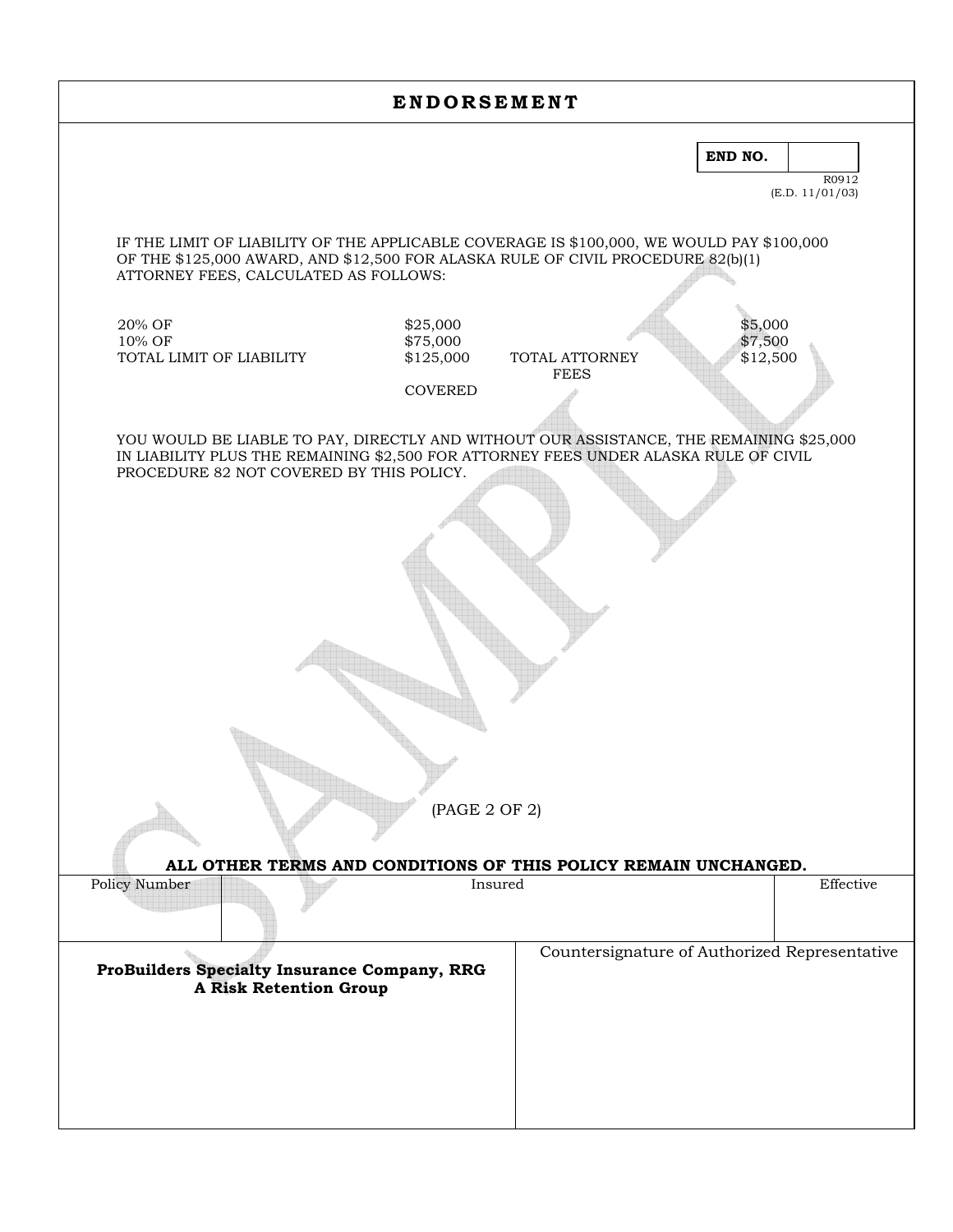| -- |
|----|
|----|

R0045 **(E.D. 01/01/05)** 

### **SPECIFIED OPERATIONS EXCLUSION**

IT IS AGREED THAT THIS POLICY DOES NOT PROVIDE COVERAGE FOR **PROPERTY DAMAGE, BODILY INJURY, PERSONAL ELJURY** OR **ADVERTISING INJURY** ARISING OUT OF, RELATED TO, OR CONNECTED WITH THE PROJECT LISTED BELOW AFTER YOUR WORK IS COMPLETED AS SET FORTH IN PARAGRAPH 17B SECTION V - DEFINITIONS **(PRODUCTS** - **COMPLETED OPERATIONS HAZARD).** 

PROJECT NAME:

the second with a

LOCATION:

# **ALL OTHER TERMS AND CONDITIONS OF THIS POLICY REMAIN UNCHANGED**

**Policy** Number

**<sup>d</sup>**.)

Effective 10/26/2005

**ProBuflders Specialty Insurance Company, RRG A Risk Retention Group** 

Countersignature of Authorized Representative

Andrea M. S